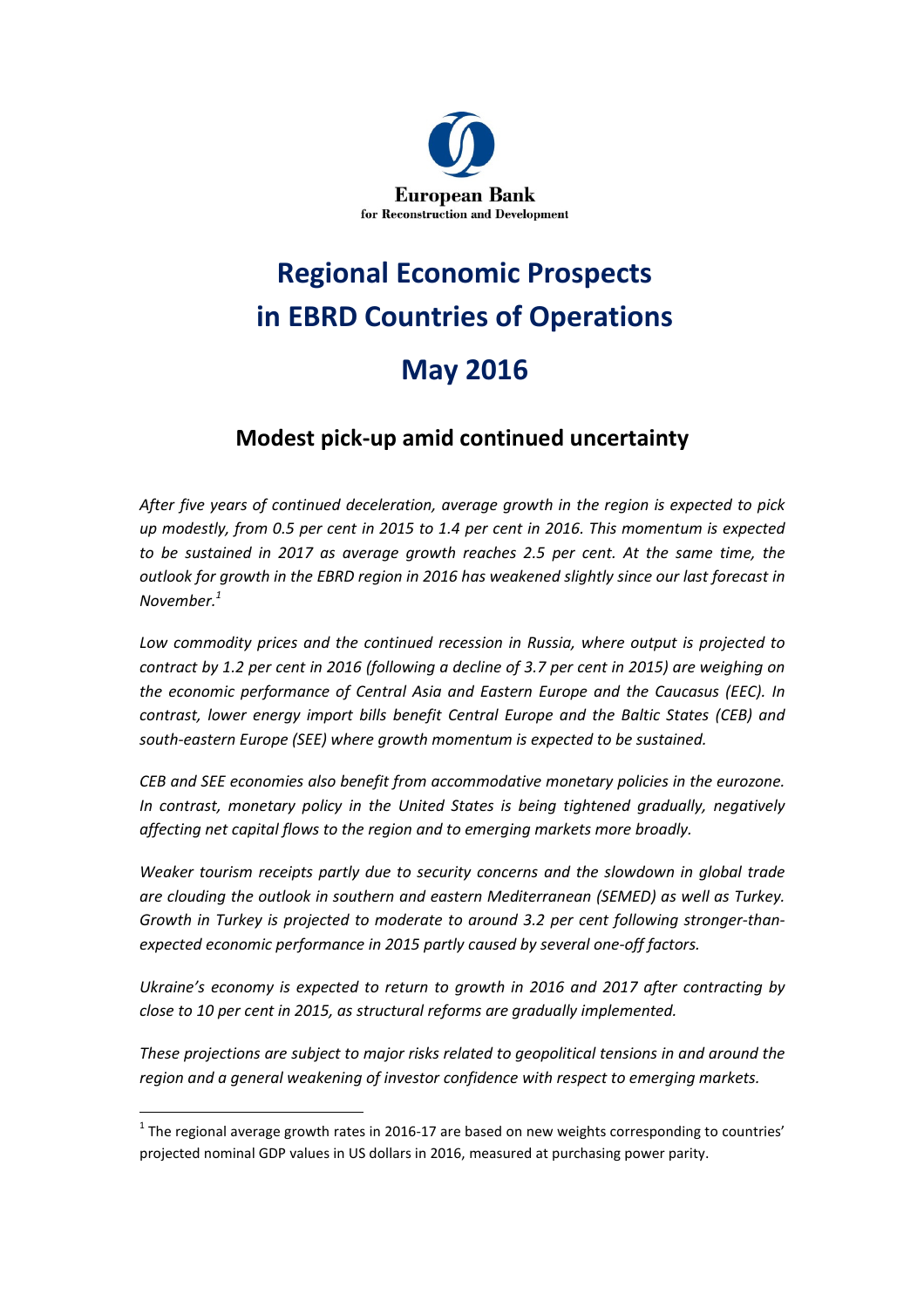Since November 2015, the outlook for the region as a whole has weakened slightly. It is shaped by several key trends:

- A further drop in the price of oil, followed by a partial recovery in commodity prices
- Increased volatility in global financial markets and lower capital flows to emerging market economies world-wide
- Weakness of global trade
- Elevated geopolitical risks, as the situation in the Middle East and Eastern Ukraine remain highly volatile

### Global economic environment

The oil price dropped further, from around US\$ 50 per barrel of Brent at the time of our previous forecast to US\$ 28 per barrel in late January 2016, before recovering to US\$ 40-45 per barrel of Brent as of late April. The drop reflected a continued deceleration of global growth and strong supply, including from Saudi Arabia and other OPEC members, as well as an expected scaling-up of oil supply from Iran, which was previously subject to sanctions. Expectations of a continued decline in oil production in the United States, on the other hand, have led to gradual increases in the oil price since February.

Volatility in the global financial markets rose substantially in the first months of 2016. A new downward correction in China's equity markets at the start of the year sparked a reassessment of global prospects among investors. Bank shares, in particular in Europe, came under strong pressure as investors took account of the impact of new regulations on bail-in as well as high ratios of non-performing loans. Global markets have subsequently recovered the losses recorded at the start of the year.

Since the November forecast, the US Federal Reserve (Fed) raised its funding rate by 0.25 per cent. The move was widely expected and largely priced in by the markets. Markets expect the Fed to raise the interest rate further in 2016 but only slightly, given the sell-off in global markets early in the year and the decline in valuations of banks.

Given the expected tightening of monetary policy in the US, capital inflows into emerging markets are expected to be lower than in recent years. The Institute for International Finance (IIF) estimates 2015 net portfolio capital inflows to emerging markets at around US\$ 30 billion, the lowest reading since 2008 (around 90 per cent below the 2010-14 average). China experienced significant capital outflows in 2015-16.

In contrast, the European Central Bank (ECB) expanded its quantitative easing programme in March 2016. Monthly purchases of assets have been scaled up to €80 billion and now also cover selected corporate bonds. The deposit rate has been cut to -0.4 per cent, and banks were made eligible to receive long-term funding at negative interest rates under TLTRO II (targeted long-term refinancing operations). At the same time, a lack of cheap bank capital and already high cash holdings of corporates (23 per cent of GDP in the eurozone versus 8 per cent in the United States) are reducing the effectiveness of these measures.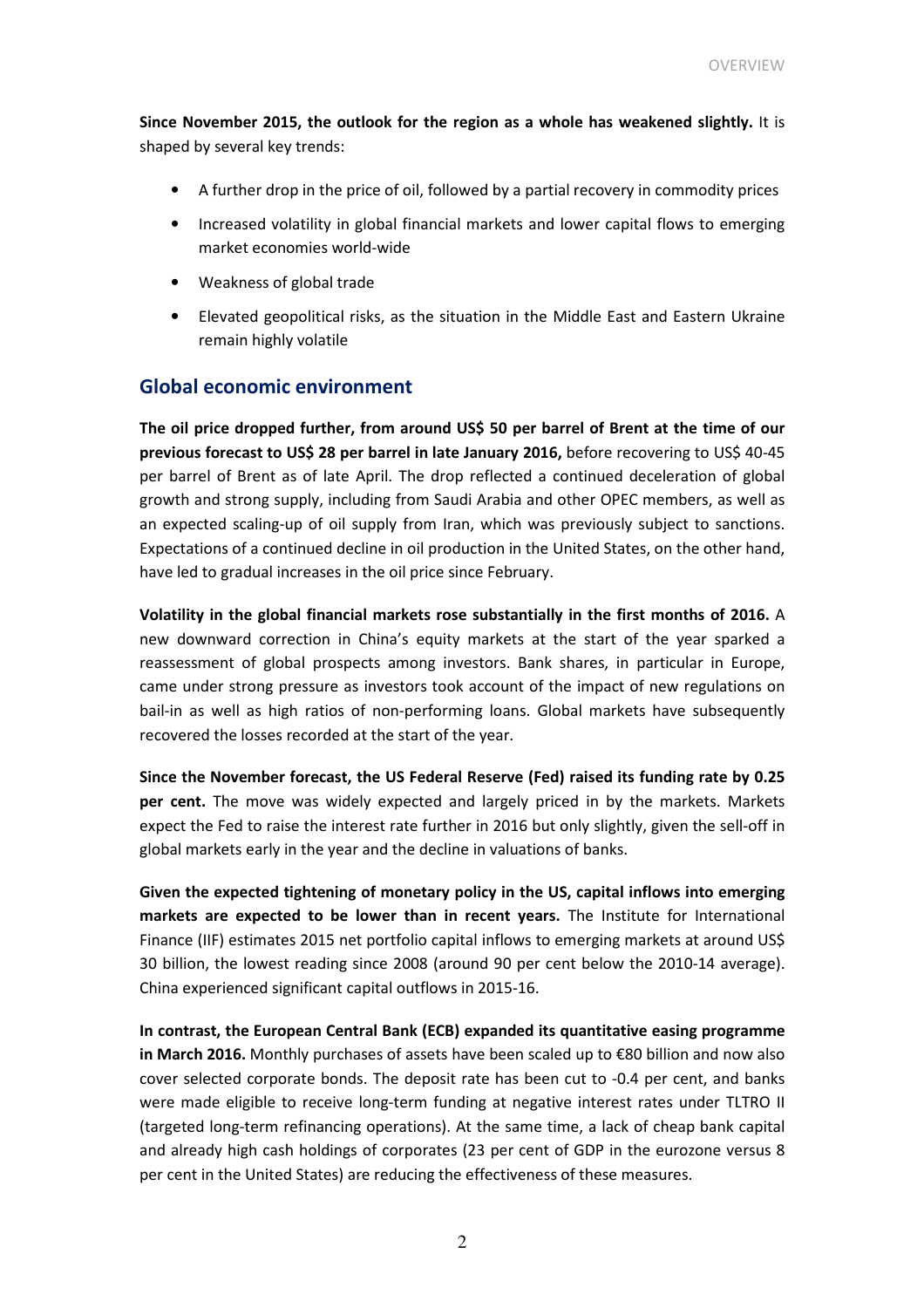Growth of global trade remained subdued, reflecting weaker demand from advanced economies, the gradual shift in China's economy towards a greater contribution of services to value added compared with manufacturing and lower investment activity, which is mirrored in lower shipments of capital goods. In volume terms, global trade grew at a rate of 2.5 per cent in 2015, compared with an annual average of 5 per cent over the previous two decades.

Geopolitical tensions remain a major source of risk for the global economy. A number of countries across the region where the EBRD operates continue to be affected by the refugee crisis. The extent of impact varies from country to country, as discussed in the November 2015 issue of the Regional Economic Prospects, with Jordan and Turkey affected the most. In addition, geopolitical tensions, terrorism and the refugee crisis are likely to have a significant negative impact on tourism receipts in Egypt, Tunisia and (to a lesser extent) Turkey and Greece. Croatia and Montenegro may benefit from tourists looking for alternative destinations during the summer season.

### Implications for EBRD countries of operations

The economic outlook remains weak in Russia, Central Asia and Eastern Europe and the Caucasus (EEC). Commodity exporters have been negatively affected by a further drop in the price of oil while other economies in the region are suffering because of the recession in Russia, which is a major source of remittances and an important trading partner. In terms of the combined economic significance of trade, investment and remittances, Russia remains a leading economic partner for many economies in EEC and Central Asia, followed by the eurozone. Although the weight of China as an economic partner has been rising, it remains considerably lower for most economies (Chart 1; see also Box 1 for estimates of the spillover effects of slower growth in Russia and China).

Countries in Central Europe and the Baltic States (CEB), south-eastern Europe (SEE), Turkey and southern and eastern Mediterranean (SEMED), in contrast, are continuing to benefit from low commodity prices and accommodative monetary policy in the eurozone. Most of these economies have been affected to a lesser extent by the reversal of capital flows into emerging markets as they had previously benefited less from the upturn in inflows than emerging markets in Asia and Latin America. Turkey, a notable exception in this regard, benefited from a reduction in its fuel import bill which has partially offset the impact of lower net capital inflows on its external position.

The regional updates section further discusses country-specific factors that have been shaping the economic outlook in individual countries.

### Recent growth performance in the region

Growth in the region as a whole slowed sharply, from 1.9 per cent in 2014 to 0.5 per cent in 2015, broadly in line with the projections published in the November 2015 issue of the Regional Economic Prospects.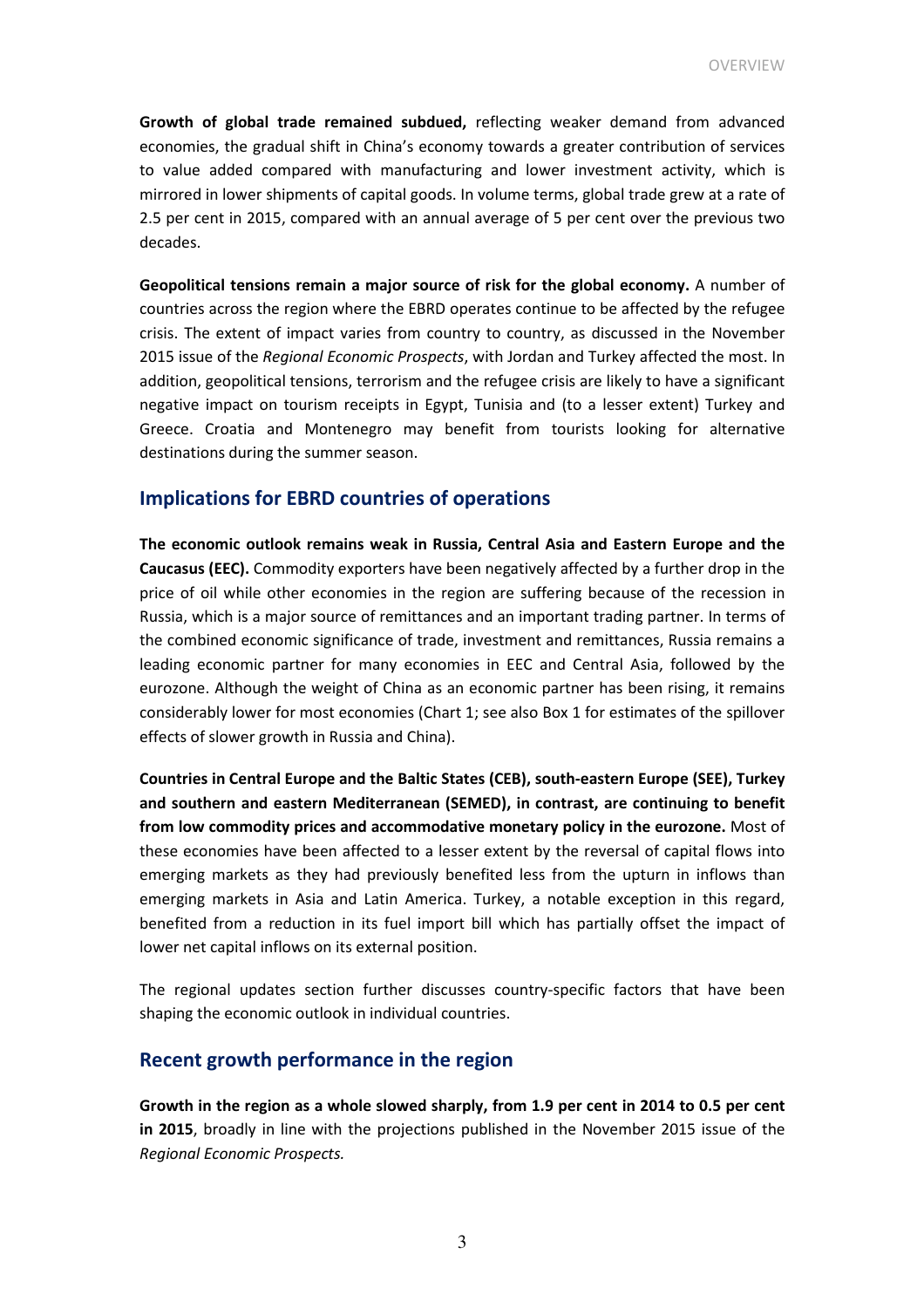- Growth in CEB averaged around 3 per cent in 2015, virtually unchanged from 2014, supported, in most cases, by a combination of strong private consumption, recovering investments (helped by the acceleration of EU funds utilisation) and lower fuel import bills. Croatia's economy expanded for the first time in seven years on the back of a good tourist season, stronger external demand and lower oil prices.
- Average growth in south-eastern Europe (SEE) accelerated from 1.5 per cent to more than 2 per cent, despite a slowdown in Greece. The economies of Serbia and Cyprus returned to positive growth, aided by stronger EU demand.
- Ukraine's economy appears to have bottomed out in the second half of 2015 but the contraction for the year as a whole reached almost 10 per cent. Growth slowed down in all other EEC economies and turned negative in Belarus and Moldova.
- Turkey's economy grew by 4 per cent in 2015 as consumption was propped up by a strong influx of refugees, increased purchases of durable goods against the background of the lira's weakening and supportive fiscal conditions.
- In Russia, output contracted by an estimated 3.7 per cent in 2015 as household consumption dropped by more than 9 per cent and investment activity remained weak. A sharp drop in imports, on the other hand, was a supportive factor.
- Growth in Central Asia slowed down from 6 per cent in 2014 to less than 4 per cent in 2015, reflecting given the region's strong dependence on Russia and commodity exports.
- Implementation of reforms as well as lower oil prices supported economic activity in the SEMED region where growth accelerated from 2.3 per cent in 2014 to almost 4 per cent in 2015. At the same time, growth slowed down in Jordan and Tunisia, reflecting deteriorating regional and domestic security conditions, respectively.

### Capital flows

Net capital outflows into the region have declined, but less dramatically than in the case of emerging markets as a whole (see Box 2). In CEB and SEE, balance of payments data indicate net capital outflows of around 0.3 per cent of GDP in 2015, compared with new inflows of 1.2 per cent of GDP in 2014 (Chart 2). Net private capital outflows from Russia have moderated further as a significant portion of the external debt owed by banks and corporates had been repaid during earlier quarters.

In line with global trends, FDI inflows into commodity-dependent economies have declined significantly, as major projects have been put on hold and investors have been reassessing the medium-term prospects of these economies. In contrast, FDI flows to Turkey increased (partly due to two large-scale transactions), to some extent offsetting the reduction in non-FDI flows.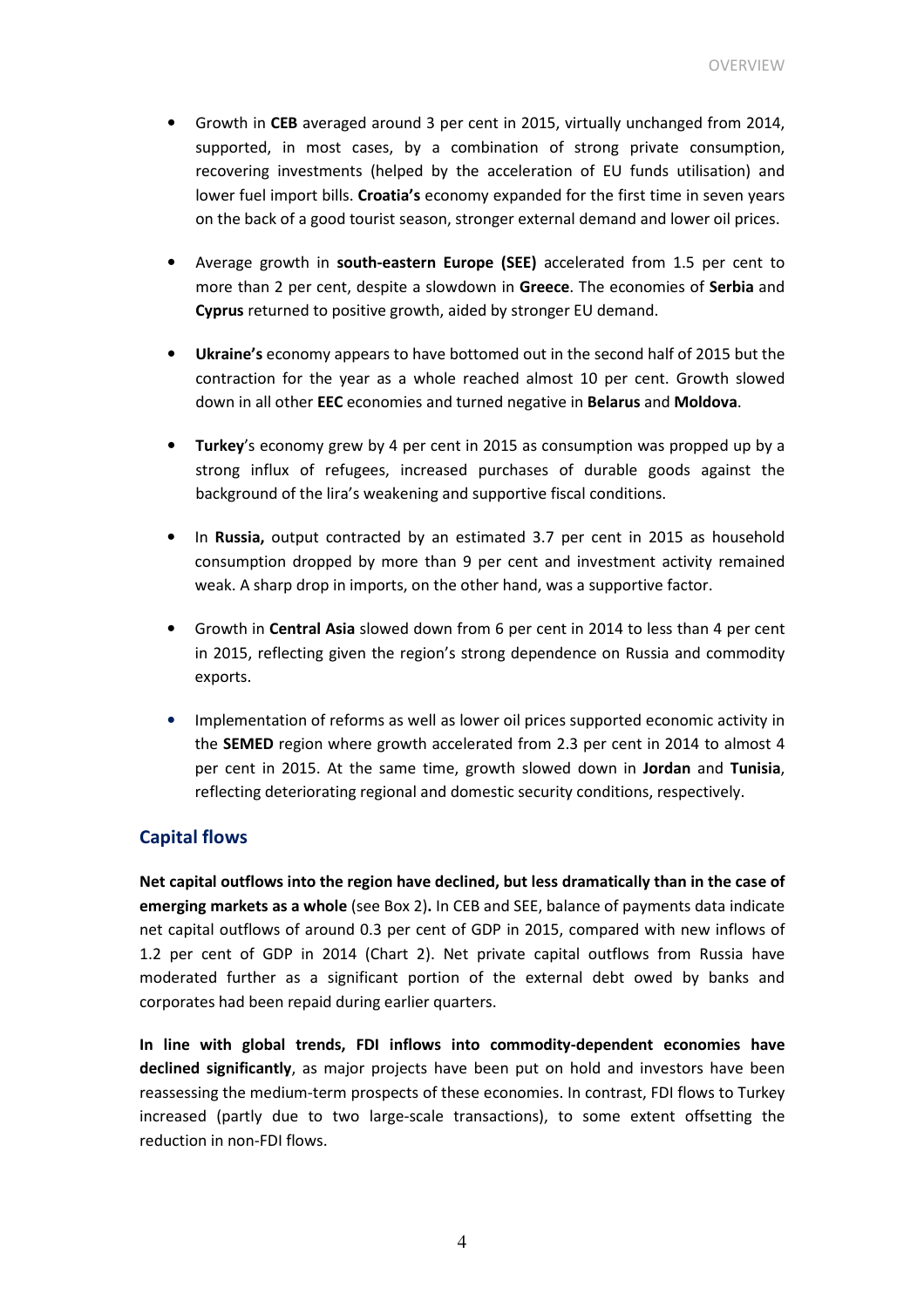### Remittances

Remittances from Russia to Central Asia and the EEC declined by around 40 per cent in US dollar terms in 2015 and continued declining in year-on-year terms in the first quarter of 2016, according to partial data. Expressed in rouble terms, remittances declined only marginally (by 3 per cent), suggesting that the drop in US dollar terms is to a large degree explained by exchange rate movements.

Expressed in the local currencies of the recipient countries, remittances declined on average by around 20 per cent in 2015 as in most cases national currencies weakened against the US dollar but strengthened against the Russian rouble (Chart 3). This suggests that lower remittances are likely to exert continued pressures on the external balances of these economies.<sup>2</sup>

### Currency movements

The weakening of the region's currencies against the US dollar continued, mirroring broader trends in emerging markets and reflecting lower inflows of capital into emerging markets as well as subdued demand for emerging market exports (in many cases, commodities).

Russia, the EEC region and Central Asia, on average, saw the largest depreciations. The currencies of the region's major oil exporters (Azerbaijan, Kazakhstan and Russia) have adjusted in a way that broadly preserved, or restored, the local-currency price of a barrel of oil (Chart 4), thus supporting budget revenues (in nominal terms). In oil-importing countries energy has become significantly cheaper in local currency terms.

### Credit conditions

 $\overline{a}$ 

Recent surveys of lenders indicate that credit conditions in the region have tightened further, albeit less so than in other emerging markets. Credit growth remained subdued in most countries in the CEB and SEE regions. High levels of non-performing loans continued to constrain the ability and willingness of banks to provide fresh credit. Some countries have made progress in terms of removing non-performing loans from banks' balance sheets, although in some cases these assets may remain on the books of special vehicles fully owned by the originating banks.

In Turkey, EEC and Central Asia credit growth has slowed down markedly (Chart 5, corresponding dots lie well below the 45-degree line). In some instances it turned sharply negative in inflation-adjusted terms after years of rapid credit expansion.

 $2$  Based on Central Bank of Russia (CBR) data. Discrepancies between remittances as reported by the CBR and the authorities of the recipient countries have widened, possibly reflecting increased use of informal channels for sending money between the countries.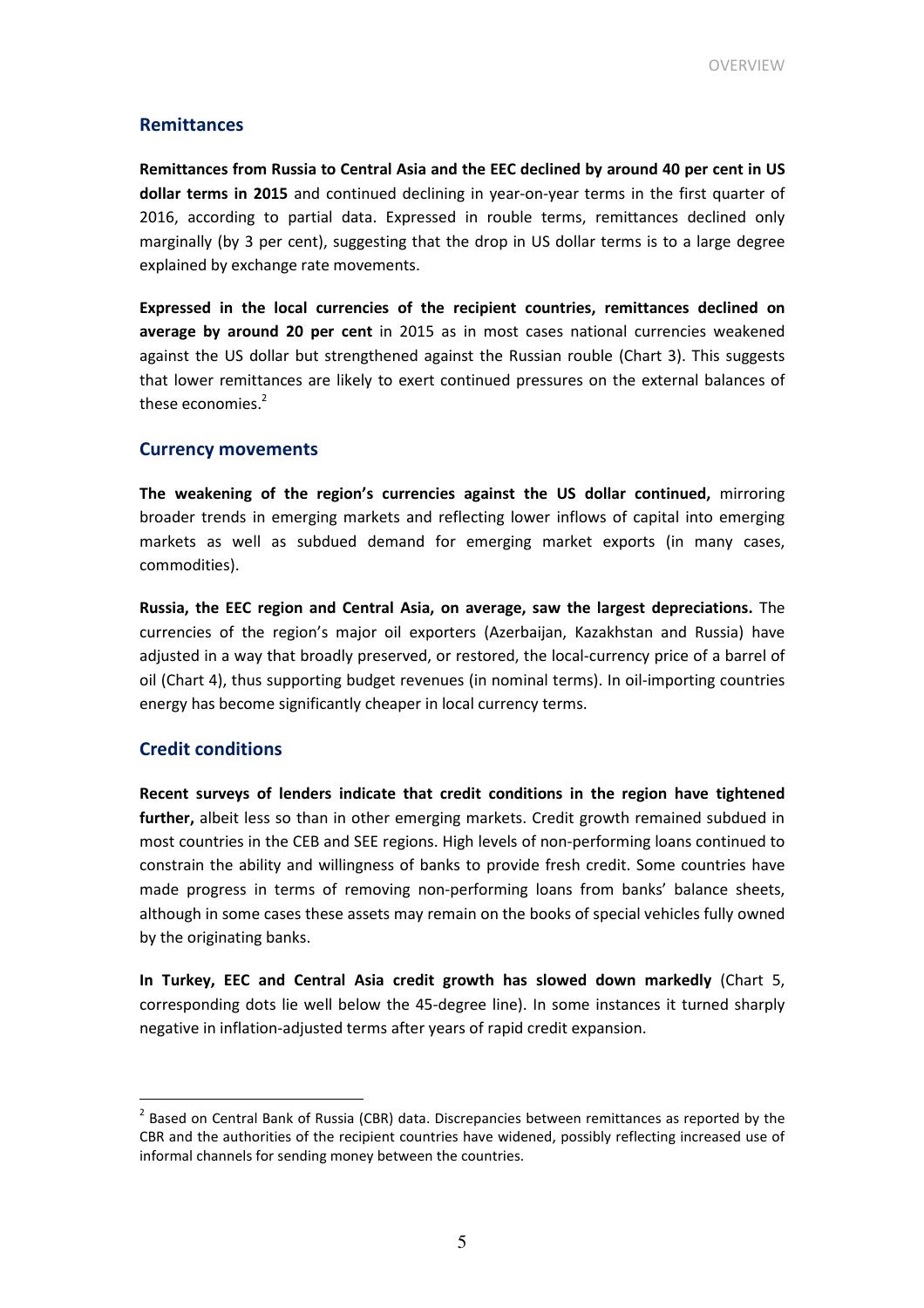### Inflation

A continued decline in oil prices over the past 12 months contributed to disinflation in most commodity-importing countries. In several CEB and SEE countries consumer prices have been declining, on average, since 2012.

In contrast, countries where currencies weakened substantially saw increases in inflation, largely due to higher prices of imported goods. In Russia, annual inflation moderated to 7.3 per cent in March 2016 after peaking at 17 per cent, reflecting weak domestic demand. In Turkey, the impact of weaker currency outweighed the effect of lower commodity prices, with inflation remaining well above the Central Bank's target.

### **Outlook**

In our baseline scenario, growth in the transition region is expected to increase to 1.4 per cent in 2016, up from 0.5 per cent in 2015 (Table 1). This pick-up in growth reflects sustained momentum in CEB and SEE. The acceleration is nonetheless slightly weaker than projected in November 2015 (Chart 6) on account of headwinds faced by the economies in EEC and Central Asia, as well as a weaker outlook for the SEMED region, while the forecast for Turkey has been revised upwards.

The moderate recovery is expected to be sustained in 2017, with average growth reaching 2.5 per cent as economic growth resumes in Greece, Russia and several EEC economies and growth in the SEMED region and Central Asia accelerates.

- The economic outlook in the CEB region remains relatively strong, on the back of accommodative policies in the eurozone and sustained low commodity prices. Income convergence is set to continue as the region's growth averages above 3 per cent in 2016 and 2017.
- Similarly, growth in SEE is expected to reach 2.4 per cent in 2016 and 2.9 per cent in 2017. Output in Greece, however, is expected to fall slightly in 2016, as investor and consumer confidence remains weak.
- Ukraine's economy is expected to return to growth in 2016 on the back of the earlier macroeconomic adjustment and rebalancing supported by structural reforms, although investor confidence remains weak. With the exception of Georgia, which is expected to benefit from a strong tourist season and increased investor confidence, growth in the rest of the EEC is projected to remain subdued given the headwinds from the recession in Russia and a number of country-specific factors, including low oil prices in the case of Azerbaijan.
- Following a stronger-than-expected economic performance in 2015 partly reflecting one-off factors, growth in Turkey is projected to moderate to 3.2 in 2016 and to 3.4 per cent in 2017, as the outlook for tourist arrivals has been weakened by the terrorist attacks and Russian sanctions.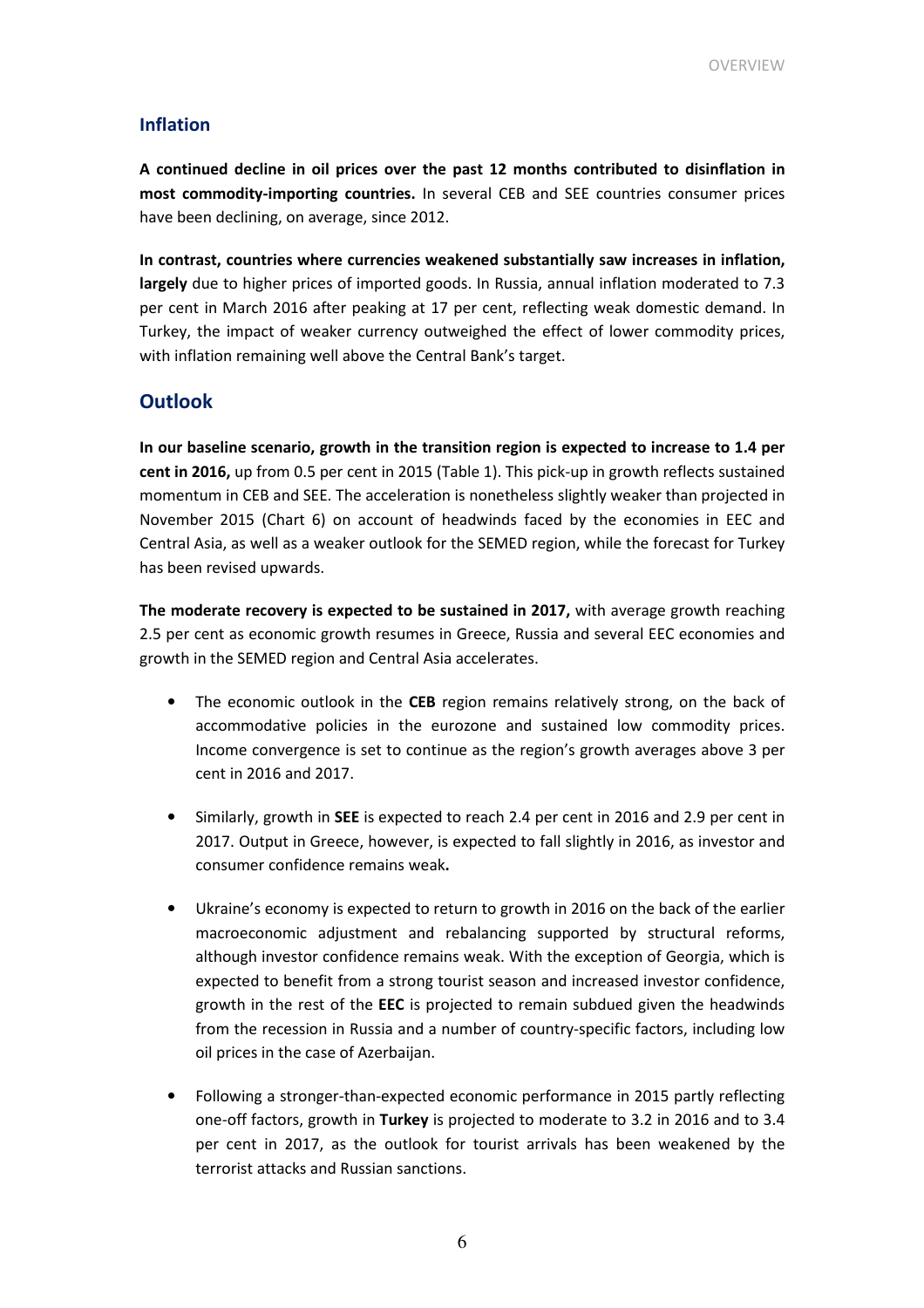- In Russia, recession is expected to continue in 2016, reflecting low oil prices and reduced availability of investment funding. Modest growth is expected to return in 2017.
- Low commodity prices and recession in Russia will continue to weigh on growth in Central Asia, with further deceleration expected in 2016. At the same time, growth is expected to accelerate in Mongolia, supported by the implementation of the second phase of Oyu Tolgoi, a major copper mining project.
- The near-term outlook for the **SEMED** region has weakened significantly since our November forecast, reflecting the negative impact of terrorist attacks on tourist arrivals and a slowdown in global trade.

The projections assume gradual, albeit relatively slow, upward movement of commodity prices, cautious moves towards normalisation of monetary policy in the United States and a continued rebalancing of China's economy towards consumption and services-driven growth.

### Risks to the outlook

Geopolitical tensions in and around the region are a rising source of risk. The conflict in Syria and the threat posed by Islamic State risk exacerbating the refugee crisis, with potentially negative longer-term implications for economic integration within Europe. The economies of the SEMED region and Turkey may be particularly strongly affected by the instability in the Middle East. In addition, the situation in Eastern Ukraine remains volatile.

A sharp deceleration in China's growth may further exacerbate loss of confidence among investors and amplify volatility in global markets. This trend could be further compounded by concerns about the health and profitability of global banks in the low interest rate environment. Although growth in China has already slowed down perceptibly, China's contribution to global demand remains broadly unchanged compared with the mid-2000s as China's economy has become significantly larger in nominal US dollar terms. However, a "hard landing" in China could result in a notable drop in global demand. A "leave" vote in the UK referendum on the membership of the European Union in June 2016 may result in increased volatility in the financial markets with negative spillovers for the CEB and SEE regions in particular.

Prolonged weakness in commodity prices, and a possible new drop in the price of oil, could exacerbate pressures on the economies of Russia and other commodity exporters as well as countries in Central Asia and the EEC region with close economic links with Russia.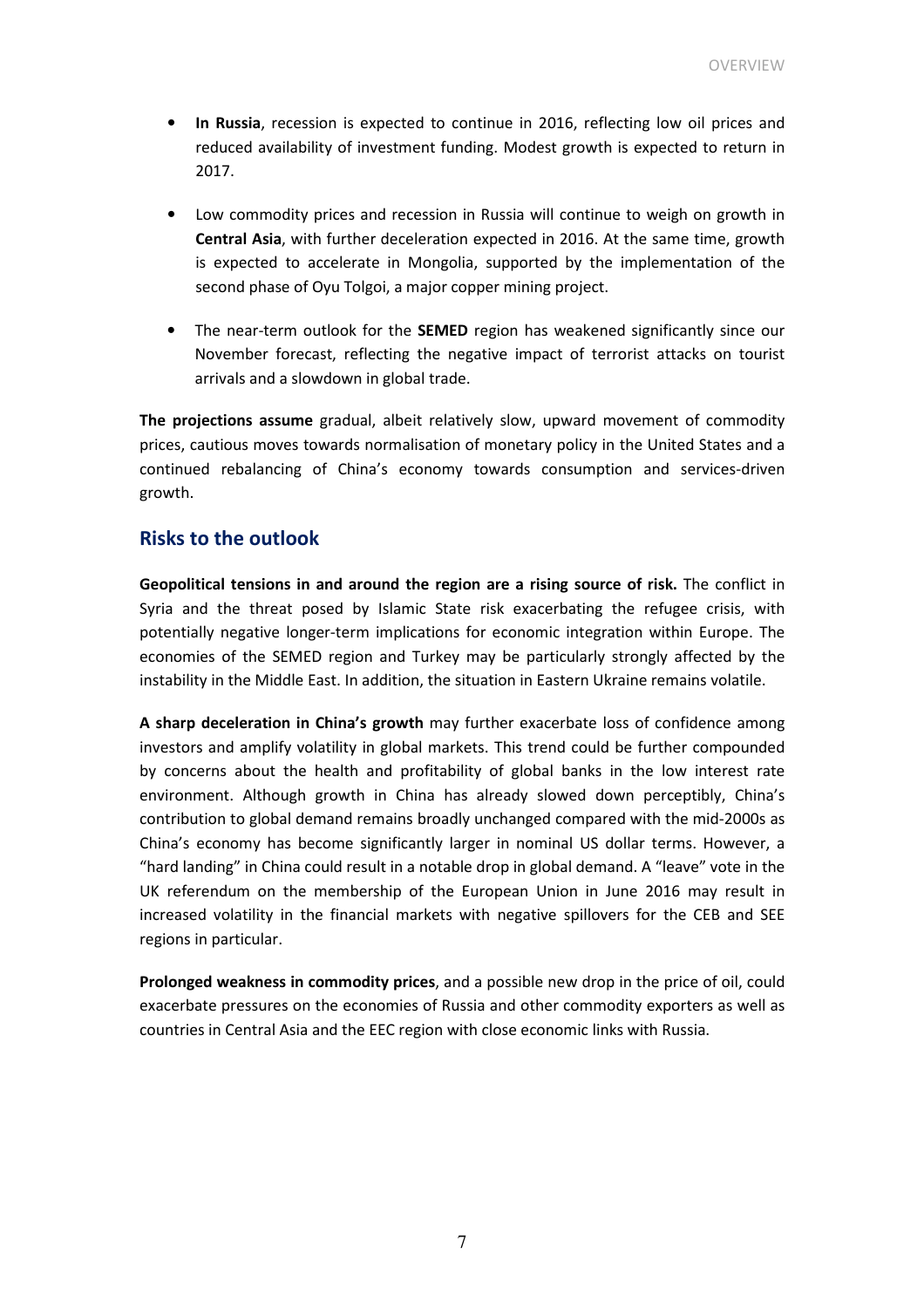### Box 1. Spillovers from slower growth in China and Russia

In recent quarters the region has been exposed to the effects of prolonged recession in Russia, aggravated by Western sanctions and declining oil prices, as China's economy has been rebalancing towards new growth model based on consumption and services.

This box estimates the effects of growth shocks in China and Russia on EEC, Central Asia and the Baltic States using a global vector autoregression model (GVAR). GVAR estimates dependencies between growth and various domestic and external economic variables, where external variables represent weighted averages of estimates for other countries. The weights are based on a combination of exports, remittances and investment (with a higher weight given to FDI-to-GDP ratios to reflect larger multiplier effects of investment spending). Estimates are obtained based on quarterly data for the period from 2007 to mid-2015 and thus reflect recent trends.

Economic links with China are strongest in Central Asia and reflect primarily investment flows as well as exports (in particular in the case of Mongolia). Trade links with Russia are strong for most economies in EEC, Central Asia as well as the Baltic countries. In addition, several EEC and Central Asian economies receive large flows of remittances from Russia, while Armenia, Belarus and Moldova also receive significant Russian FDI.

Negative growth shocks in both Russia and China are estimated to affect regional growth, but the spill-overs from Russia are stronger (see Table 1.1). A one percentage point decline in Russia's growth translates, over a period of a year, into a 0.55 pp deceleration in the Baltic States and a 0.2 pp lower growth in Central Asia and EEC. The effects are strongest in the case of Armenia and weakest in the case of Azerbaijan and Mongolia.

A similar deceleration in China is estimated to translate into a decline in growth of 0.2 pp in the Baltic States and 0.4 pp in Central Asia excluding Kazakhstan. The effect is strongest for Mongolia and weakest for Azerbaijan, Belarus and Kazakhstan. Spillovers from China may in fact be larger than the model suggests. First, the estimates are backward looking while economic linkages with China have been growing rapidly. Second, they do not take into account the second-order effects of deceleration in China via its impact on commodity prices or global growth.

While the projected recovery of the Russian economy in the coming years will likely have positive effect on growth in EEC, Central Asia and the Baltics, the expected slowdown of Chinese economy will weigh on regional growth, in particular in Central Asia. At the same time, rebalancing towards consumption and services in China may create more export opportunities for countries in the region.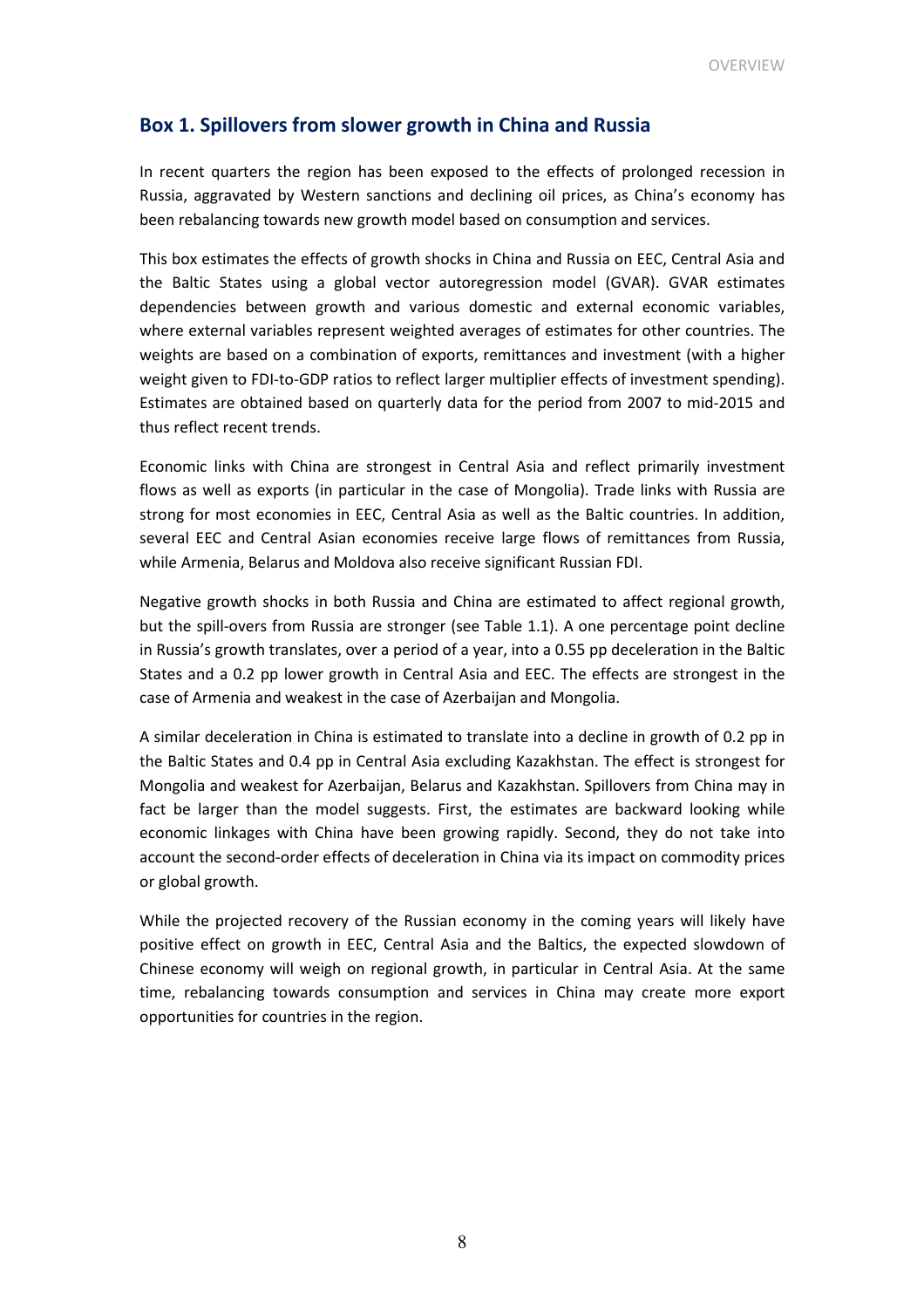### Table 1.1. Estimated impact of a one percentage point drop in growth in Russia or China, cumulative impact over 4 quarters, percentage points

|                           | Russia  | China   |  |  |
|---------------------------|---------|---------|--|--|
| The Baltics               | $-0.55$ | $-0.16$ |  |  |
| Ukraine                   | $-0.22$ | $-0.11$ |  |  |
| EEC ex. Ukraine           | $-0.19$ | $-0.02$ |  |  |
| Kazakhstan                | $-0.19$ | 0.00    |  |  |
| <b>Other Central Asia</b> | $-0.25$ | $-0.41$ |  |  |

Source: Authors' calculations.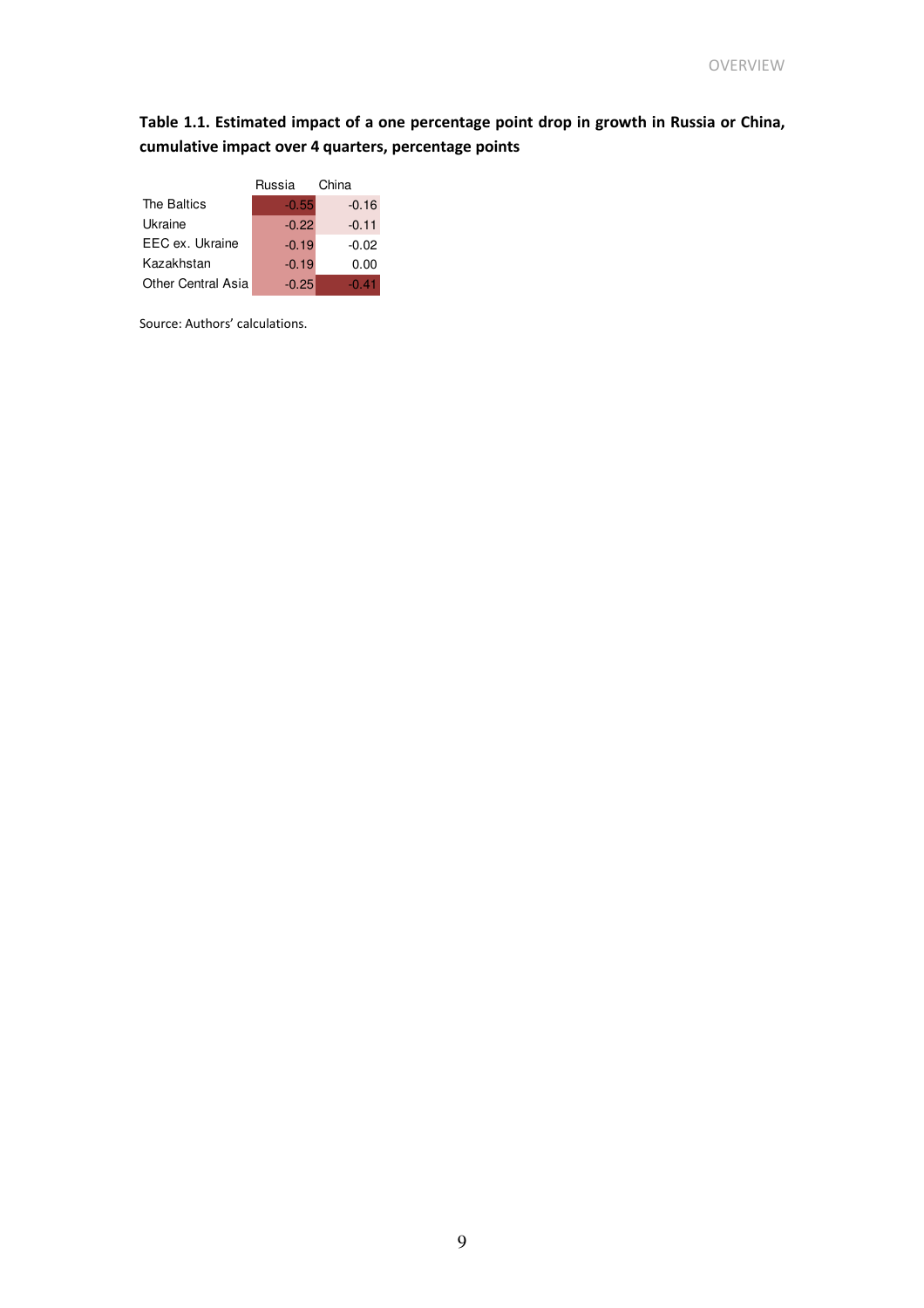### Box 2. Capital flows to emerging markets: Europe versus Asia

As the US Fed started tightening monetary policy, capital inflows into emerging markets declined across the board. The Institute for International Finance (IIF) estimates 2015 net portfolio capital inflows to emerging markets at around US\$ 30 billion, the lowest reading since 2008 (around 90 per cent below the 2010-14 average). China experienced renewed volatility in the stock markets in early 2016 and significant capital outflows in 2015-16.

The ups and downs of capital flows were more pronounced in Emerging Asia and Latin America, while Emerging Europe saw continuation of a downward trend. During the period of loose monetary policy in the advanced economies and quantitative easing in the United States, inflows of capital into emerging markets in Asia averaged around 5 per cent of GDP (Chart 2.1) and were around 1.5 percentage points of GDP higher than before the 2008-09 financial crisis.

While inflows into Emerging Europe were of similar size when measured relative to recipient countries' GDP, that represents only around half of the levels experienced during the precrisis boom of the 2000s (when inflows into Emerging Europe were to a significant extent driven by cross-border bank lending).

In contrast with non-FDI inflows, FDI inflows into emerging markets increased by 1.5 per cent in 2015, according to preliminary estimates by the United Nations Conference on Trade and Development (UNCTAD). At the same time, this increase has been driven primarily by the economies in Emerging Asia.



Chart 2.1. Average net non-resident private capital inflows, in per cent of GDP

Source: IIF and authors' calculations.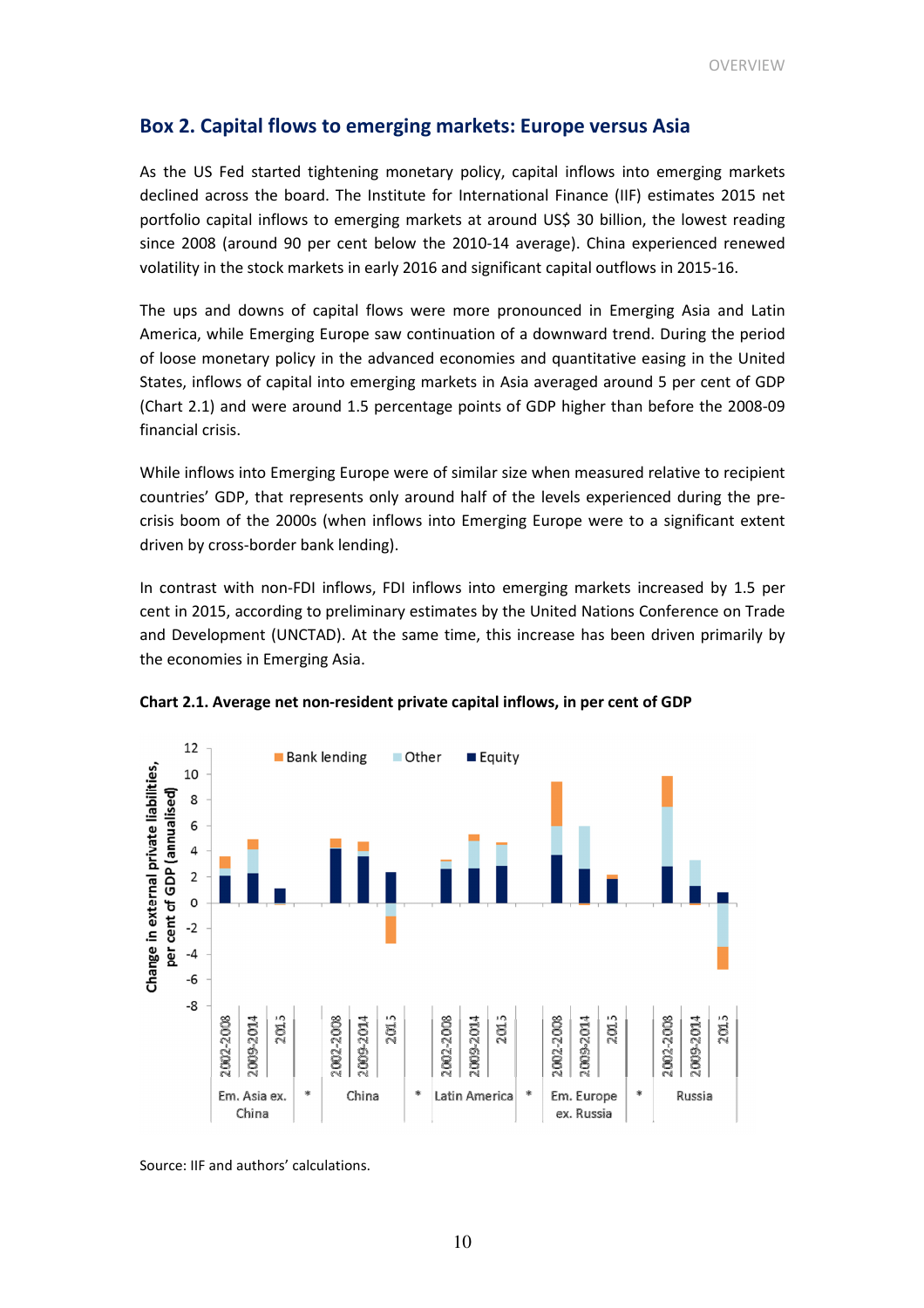### **Table 1: Real GDP Growth**

(In per cent; EBRD forecasts as of 5 M ay 2016)

|                                                   | Actual |         | <b>Current forecast</b> |      | <b>EBRD Forecast</b><br>in Nov. 2015 |                    |
|---------------------------------------------------|--------|---------|-------------------------|------|--------------------------------------|--------------------|
|                                                   | 2014   | 2015    | 2016                    | 2017 | 2016                                 | Change<br>Nov.-May |
| EBRD Region <sup>1</sup>                          | 1.9    | 0.5     | 1.4                     | 2.5  | 1.6                                  | $-0.2$             |
| Central Europe and the Baltic states <sup>1</sup> | 3.1    | 3.2     | 3.1                     | 3.1  | 2.9                                  | 0.2                |
| Croatia                                           | $-0.4$ | 1.6     | 1.5                     | 1.5  | 0.5                                  | 1.0                |
| Estonia                                           | 2.9    | 1.1     | 2.2                     | 2.6  | 2.8                                  | $-0.6$             |
| Hungary                                           | 3.7    | 2.9     | 2.1                     | 2.4  | 2.1                                  | 0.0                |
| Latvia                                            | 2.4    | 2.7     | 3.1                     | 3.3  | 3.1                                  | 0.0                |
| Lithuania                                         | 3.0    | 1.6     | 3.0                     | 3.1  | 3.0                                  | 0.0                |
| Poland                                            | 3.3    | 3.6     | 3.6                     | 3.4  | 3.3                                  | 0.3                |
| Slovak Republic                                   | 2.5    | 3.6     | 3.2                     | 3.2  | 3.2                                  | 0.0                |
| Slovenia                                          | 3.0    | 2.9     | 2.0                     | 2.3  | 2.0                                  | 0.0                |
| South-eastern Europe <sup>1</sup>                 | 1.5    | 2.2     | 2.4                     | 2.9  | 1.7                                  | 0.7                |
| Albania                                           | 2.0    | 2.6     | 3.3                     | 3.5  | 3.3                                  | 0.0                |
| Bosnia and Herzegovina                            | 1.1    | 3.2     | 3.0                     | 3.0  | 3.0                                  | 0.0                |
| <b>Bulgaria</b>                                   | 1.5    | 3.0     | 2.5                     | 2.5  | 2.0                                  | 0.5                |
| Cyprus                                            | $-2.5$ | 1.6     | 1.7                     | 2.0  | 1.7                                  | 0.0                |
| FYR M acedonia                                    | 3.8    | 3.7     | 3.2                     | 3.5  | 3.5                                  | $-0.3$             |
| Greece                                            | 0.7    | $-0.2$  | $-0.2$                  | 2.4  | $-2.4$                               | 2.2                |
| Kosovo                                            | 1.2    | 3.0     | 3.0                     | 3.5  | 3.0                                  | 0.0                |
| M ontenegro                                       | 1.8    | 3.1     | 4.0                     | 3.0  | 4.0                                  | 0.0                |
| Romania                                           | 3.0    | 3.8     | 4.0                     | 3.5  | 3.7                                  | 0.3                |
| Serbia                                            | $-1.8$ | 0.7     | 1.8                     | 2.3  | 18                                   | 0.0                |
|                                                   |        |         |                         |      |                                      |                    |
| Eastern Europe and the Caucasus <sup>1</sup>      | $-1.7$ | $-4.8$  | $-0.2$                  | 1.7  | 1.4                                  | $-1.6$             |
| Armenia                                           | 3.5    | 3.0     | 2.0                     | 2.0  | 2.0                                  | 0.0                |
| Azerbaijan                                        | 2.8    | 1.1     | $-3.0$                  | 1.0  | 2.5                                  | $-5.5$             |
| <b>Belarus</b>                                    | 1.7    | $-3.9$  | $-3.0$                  | 1.0  | $-1.0$                               | $-2.0$             |
| Georgia                                           | 4.6    | 2.8     | 3.4                     | 3.9  | 2.6                                  | 0.8                |
| Moldova                                           | 4.8    | $-0.5$  | 0.0                     | 2.0  | 0.0                                  | 0.0                |
| Ukraine                                           | $-6.6$ | $-9.9$  | 2.0                     | 2.0  | 2.0                                  | 0.0                |
| <b>Turkey</b>                                     | 3.0    | 4.0     | 3.2                     | 3.4  | 2.8                                  | 0.4                |
| <b>Russia</b>                                     | 0.7    | $-3.7$  | $-1.2$                  | 1.0  | $-1.2$                               | 0.0                |
| Central Asia <sup>1</sup>                         | 6.0    | 3.6     | 3.3                     | 4.0  | 4.0                                  | $-0.7$             |
| Kazakhstan                                        | 4.3    | 1.2     | 1.1                     | 2.4  | 1.5                                  | $-0.4$             |
| Kyrgyz Republic                                   | 3.6    | 3.5     | 1.0                     | 2.6  | 3.9                                  | $-2.9$             |
| Mongolia                                          | 8.1    | 2.4     | 3.9                     | 5.1  | 5.0                                  | $-1.1$             |
| Tajikistan                                        | 6.7    | $6.0\,$ | 4.5                     | 4.1  | $4.5\,$                              | 0.0                |
| Turkmenistan                                      | 10.3   | 6.5     | 6.5                     | 7.1  | 8.5                                  | $-2.0$             |
| Uzbekistan                                        | 8.1    | 8.0     | 6.5                     | 6.2  | 7.2                                  | $-0.7$             |
| Southern and Eastern Mediterranean <sup>1,2</sup> | 2.3    | 3.9     | 2.9                     | 4.0  | 4.1                                  | $-1.2$             |
| Egypt                                             | 2.2    | 4.2     | 3.3                     | 4.2  | 4.3                                  | $-1.0$             |
|                                                   |        |         |                         |      |                                      |                    |
| Jordan                                            | 3.1    | 2.4     | 3.0                     | 3.3  | $3.5\,$                              | $-0.5$             |
| Morocco                                           | 2.4    | 4.5     | 2.3                     | 4.0  | $3.8\,$                              | $-1.5$             |
| Tunisia                                           | 2.3    | 0.8     | 1.6                     | 2.5  | $3.0\,$                              | $-14$              |
| Average EEC, CA, Russia                           | 1.1    | $-2.8$  | $-0.4$                  | 1.6  | 0.0                                  | $-0.4$             |
| Average CEB, SEE, SEM ED, Turkey                  | 2.6    | $3.4\,$ | 3.0                     | 3.4  | 2.9                                  | 0.1                |

<sup>1</sup> Weighted averages, based on the countries' nominal GDP values in PPP US dollars.

 $^2$  EBRD figures and forecasts for Egypt's real GDP reflect the fiscal year, which runs from July to June. These are also used in the regional averages.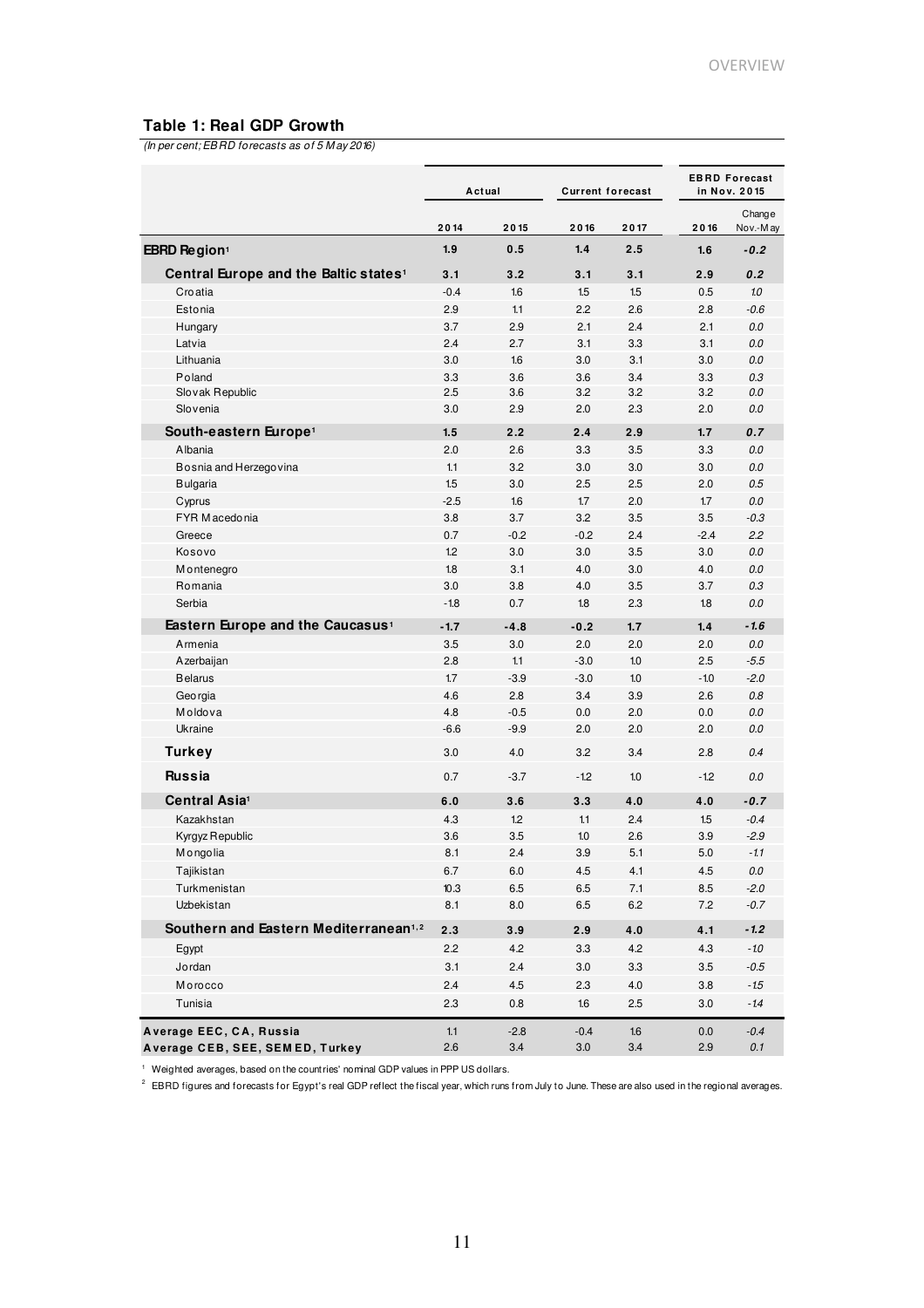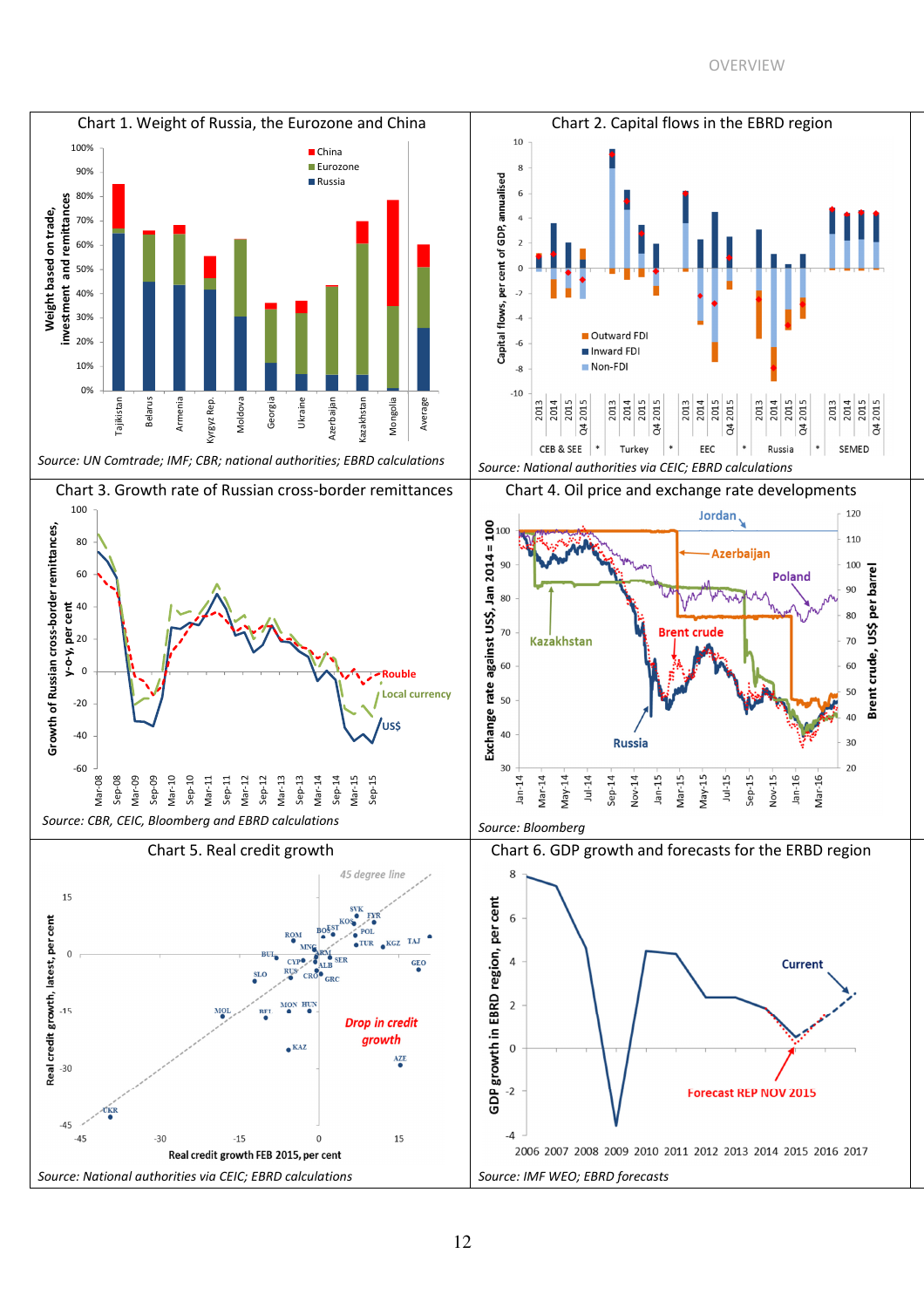### Regional updates

### Central Europe and the Baltic States (CEB)

The CEB region grew by 3.2 per cent in 2015, slightly exceeding our expectations from last year's autumn forecasts. Domestic demand continued to serve as a key driver of GDP growth, to a large extent benefitting from accommodative monetary policies, historically low oil prices and improving labour market conditions. Household consumption strengthened in the entire region. Public investment intensified in those economies which sought to accelerate absorption ahead of the expiry of funds at the end of 2015, such as in the Slovak Republic. Overall the exposure to other emerging markets is limited in the region. Our growth expectations for this year remain broadly unchanged, at 3.1 per cent, with similar growth projected in 2017.

- GDP growth in Poland accelerated to 3.6 per cent in 2015, underpinned by strong household consumption and investment, with the latter heavily reliant on the final disbursements of EU funds from the expiring budget period. Growth in 2016 is expected to remain at a similar level, as disposable income benefits from a generous injection form of the government's pro-family fiscal programme, which amounts to roughly 1 per cent of GDP. Private investment will remain robust and will be further boosted from 2017, when the government's new Development Plan generates its first projects. Co-financing by state and private banks is likely to result in greater capital formation by domestic small and medium-sized enterprises (SMEs). At the same time, fiscal risks and tightening capital market conditions could increasingly weigh on funding terms. This could result in a slight deceleration in 2017.
- Registering a growth rate of 2.9 per cent in 2015, Hungary's real GDP finally surpassed its pre-crisis peak of 2008. Domestic demand continued to be the principal driver of growth, underpinned by strong increases in household disposable income. Growth in private investment, on the other hand, has remained depleted compared to the pre-crisis period. Despite several central bank initiatives that provided subsidized credit to SMEs, the corporate credit contraction continued in the first quarter of 2016. The approval by the European Commission in February 2016 for a new public asset management company aimed at distressed corporate real estate assets could assist the banks in reducing their NPL burden. We are maintaining our forecast of 2.1 per cent growth for this year and expect a slight acceleration to 2.4 per cent in 2017, supported by higher public investment and exports.
- Growth in the Slovak Republic accelerated to 3.6 per cent in 2015, primarily driven by impressively high investment, including in foreign-owned enterprises, as well as household consumption. Investment expenditures grew by 14 per cent last year, at a similar rate as at the beginning of the country's EU membership almost 12 years ago. Even though the spike in public investment clearly mirrors an acceleration of utilisation of the EU structural funds from the previous budgetary period, the Slovak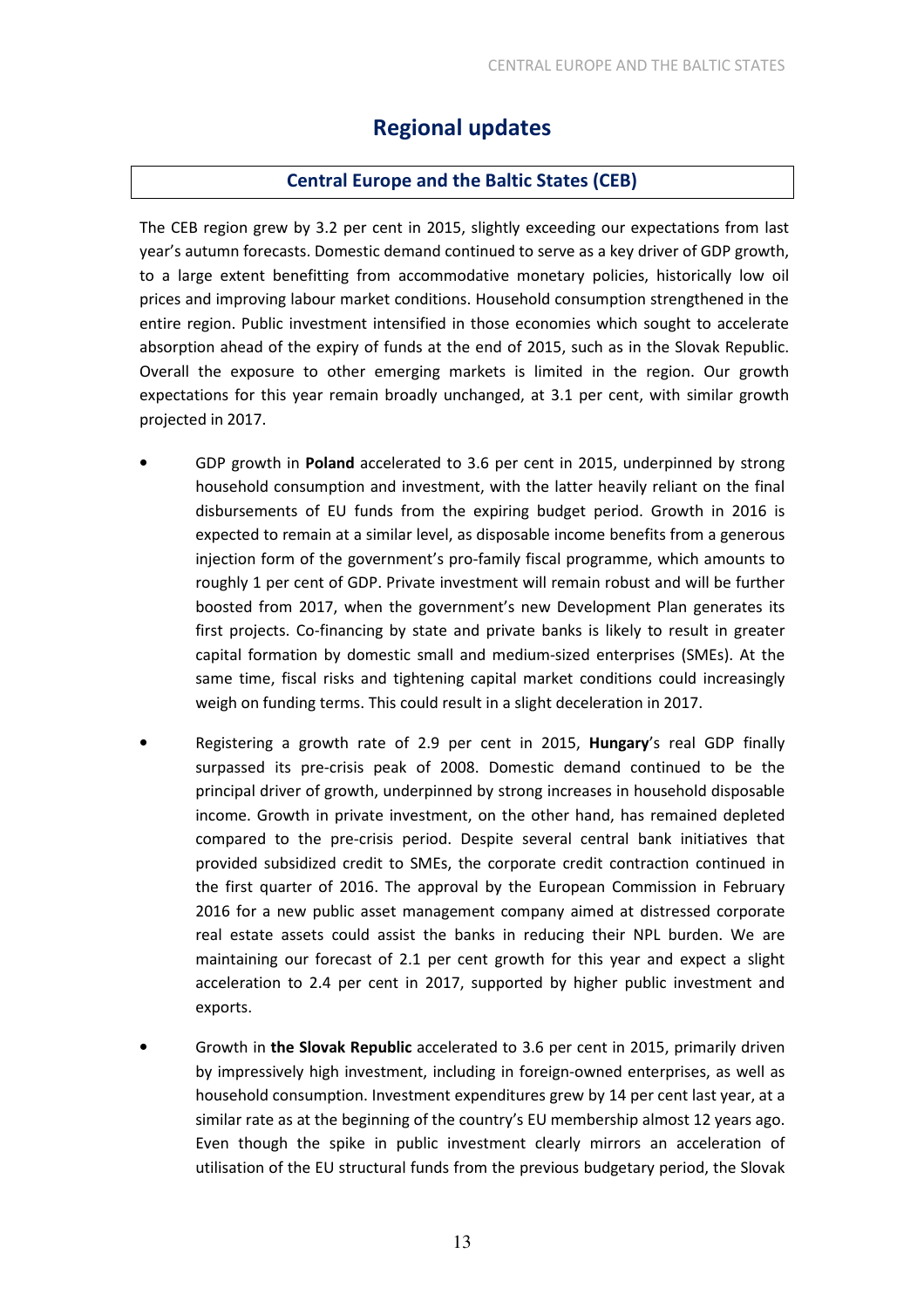Republic only manged to absorb less than 90 per cent of the committed funds by end-2015. Further falling unemployment, deflation and the now rapidly expanding consumer credit further stimulated household consumption. We expect this trend to persist, in part due to the reduction in the VAT rates for selected food products and the hike in the minimum wage that came into effect this year. Substantial domestic private investments should underpin growth this year and next. Several large investment projects are about to get under way, such as the Bratislava ring road, as well as the Jaguar car plant, which is expected to start operating by end-2016.

- The economic contraction in Russia continued to weigh on growth in the Baltics in 2015. Growth in Estonia and Lithuania, at 1.1 and 1.6 per cent respectively, came in below our expectations, in large part due to the exposure to the contraction in Russia. In all three Baltic economies, GDP growth in 2015 was primarily supported by domestic demand, especially household consumption, where growth accelerated to 4.4 per cent. Over the coming two years growth should gradually gain momentum in all three countries, as easy monetary and credit conditions and stabilization in external markets take hold.
- Slovenia's economy grew at the rate of 2.9 per cent year-on-year in 2015, driven by net exports and private consumption. In 2016 and 2017, domestic demand will be the main driver of growth, mainly on the back of improved labour market conditions and a recovering housing market. This will be more than offset by moderating public spending due to fiscal consolidation and termination of the previous EU funding period by end-2015. The contribution of net exports to growth is also expected to decline significantly, as imports will rise on the back of rising domestic demand, albeit with still strong exports. Overall, the economy is expected to grow by 2.0 per cent in 2016 and by 2.3 per cent in 2017.
- In Croatia, the six-year recession came to an end in 2015 and the economy expanded by 1.6 per cent. The recovery has been underpinned by a better-thanexpected tourist season, stronger external demand and lower oil prices. The EBRD is forecasting growth of 1.5 per cent in both 2016 and 2017. Recovering private consumption will be supported by lower oil prices and continuing disinflation, and exports will grow on further integration of Croatian companies in the EU market and higher tourist inflows due to perceived security risks in competing tourist destinations. Public investments may pick up gradually as the absorption capacity of EU funds rises. Despite some improvement in business sentiment, private investment is expected to remain subdued, pointing to remaining structural weaknesses. The 2015 general government deficit was smaller than expected by many analysts but further fiscal adjustment is needed to put the public debt on a sustainable path, which may weigh on short-term growth prospects. Long-term growth may remain weak in the absence of further reforms in the business environment, resolving high level of (corporate) non-performing loans as well as reducing household and corporate leverage.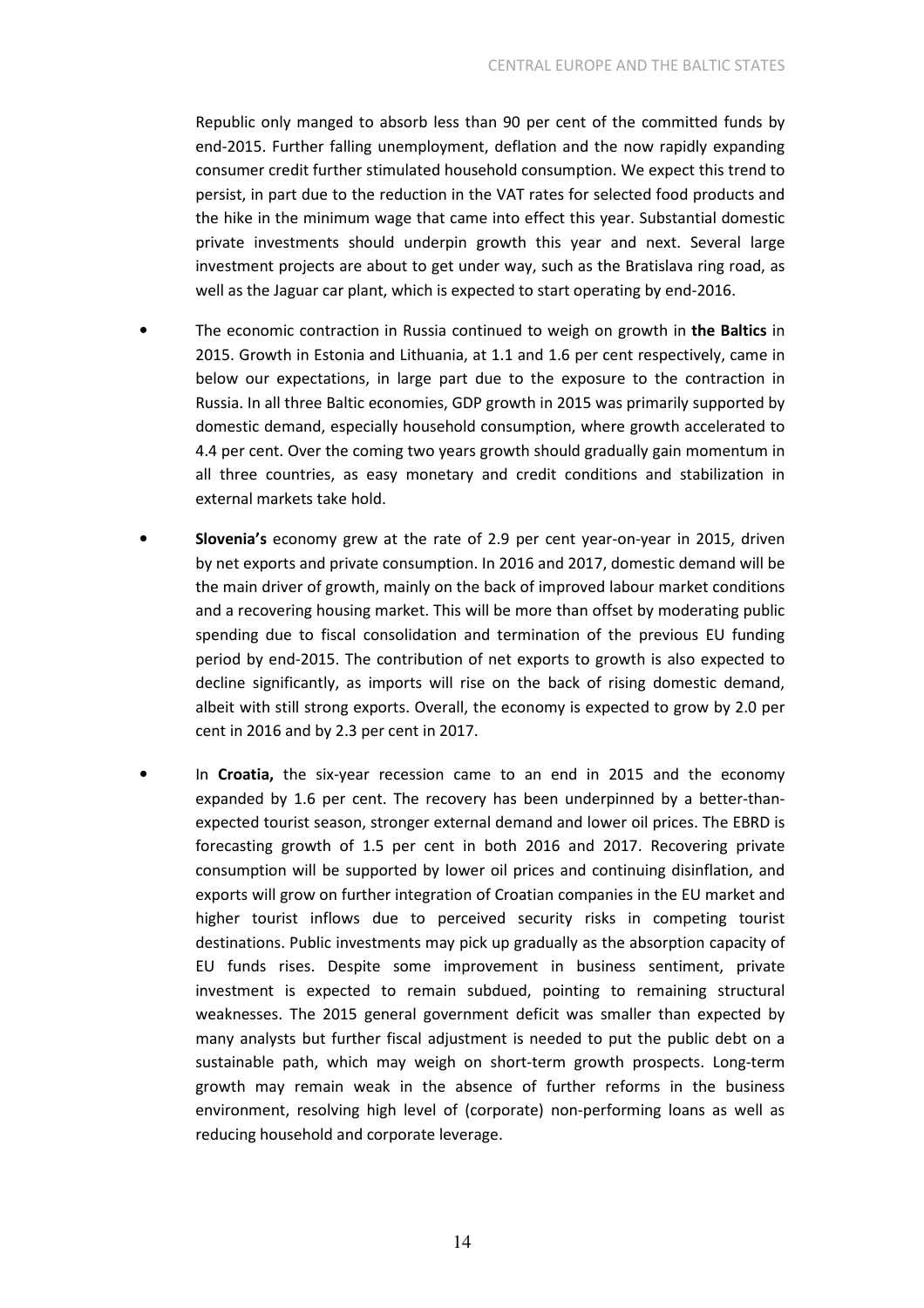### South-Eastern Europe (SEE)

Economic growth in south-eastern Europe (SEE) in 2015 was modest, with a weighted average of 2.2 per cent, but with significant divergence across individual countries. All countries recorded positive growth apart from Greece, where the drop in GDP was just 0.2 per cent, well above expectations in mid-2015 when capital controls were introduced and banks were temporarily shut. For 2016, the weighted average for SEE is projected to rise slightly to 2.4 per cent, with a further rise to around 3 per cent in 2017 fuelled by broadbased growth across the region, including in Greece.

### Greece

• The economic situation remains very difficult in Greece, but the economy has been more resilient than expected. GDP growth in 2015 was -0.2 per cent, significantly better than projected mid-year. Private consumption held up well, the vital tourism sector had a record year, and most businesses have managed to adjust to capital controls, which have been progressively relaxed since they were introduced. However, major uncertainties remain in the short term. Investment is being held back by delays in the negotiations between Greece and the creditor Institutions (EC, ECB, ESM and IMF) on the first programme review. The refugee crisis is a significant added burden on Greece's public finances and may adversely affect tourism figures this year. On balance, however, we expect modest growth to resume in the second half of 2016 once clarity on the future direction of economic policy and on Greece's debt sustainability is obtained, and provided debt repayments to international creditors are made on time. This would still leave GDP growth slightly negative in 2016, largely because of base effects, but more robust growth (2.4 per cent) is projected for 2017 as investment picks up and confidence returns to the economy.

### **Cyprus**

• Cyprus has made an impressive recovery after being hit by a deep crisis in April 2013. The country exited its adjustment programme in March 2016, two months ahead of schedule, having drawn €7.3 billion of the €10 billion available. Economic growth returned in 2015 at 1.6 per cent after three years of contraction. The government has met or out-performed fiscal targets amid widespread acceptance of the need for initial painful austerity measures. However, the privatisation programme is lagging behind as the proposed sale of key assets has encountered significant internal resistance. Further growth is expected in 2016 and 2017 but is likely to remain low (1.7 and 2 per cent respectively) as banks remain burdened by high NPLs and the elevated level of public debt constrains fiscal spending.

### Bulgaria and Romania

• Bulgaria's economy grew by 3.0 per cent year-on-year in 2015. Net exports emerged as the main driver of growth, partly on the back of weakening of the euro, to which the domestic currency is pegged, and also due to expanding exports of investment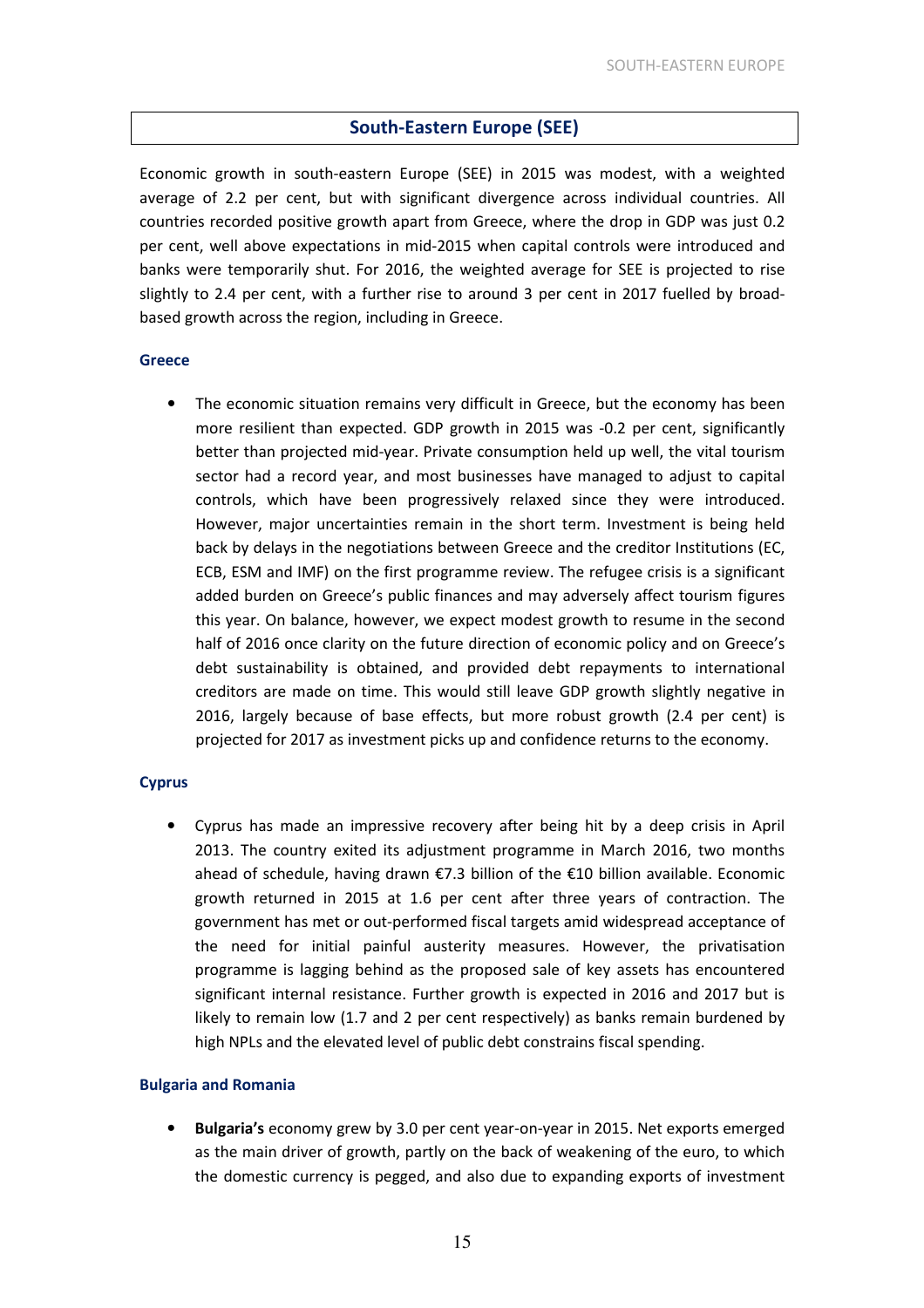goods to the EU. The contribution of private consumption to growth was higher than expected due to low inflation and improved economic sentiments. In 2016 and 2017, domestic demand will take over as the main driver of growth, supported by higher disposable income on the back of a 10.5 per cent hike in the minimum wage as of January 2016 and improving labour market conditions. Rising consumption will limit the contribution of net exports to growth. Alongside fiscal consolidation and spending discipline, this will keep growth at 2.5 per cent in 2016 and in 2017.

The **Romanian** economy grew by 3.8 per cent in 2015, supported by domestic demand. While private consumption was the major driver of growth, in a lowinflation environment and helped by a rise in income, investments grew on the back of the lower cost of funding, due to improved investor confidence and historically low lending rates. In 2016 and 2017, strong domestic demand will continue to support growth. Consumption will be pushed up by a cut in the VAT rate to 20 per cent from 24 per cent as of January 2016, a 19 per cent hike in the minimum wage as of May 2016, planned wage hikes in the public sector, improved economic sentiment and a low inflation environment. Private investments will continue to grow on the back of the lower cost of funding and an abolition of the construction tax as of 2017. However, growth is expected to come in at a slower pace amidst uncertainty around 2016 elections. Although public investment might decline due to the end of the previous EU-funding period, public consumption will likely rise on the back of wage rises in the public sector, thus putting some pressure on the fiscal balance. Overall, growth is expected at 4.0 per cent in 2016 and 3.5 per cent in 2017.

#### Western Balkans

- The Albanian economy performed steadily in 2015, successfully withstanding the impact of severe flooding in the south of the country in February and recording 2.6 per cent growth for the year as a whole. In September 2015 the government initiated a high-profile campaign to reduce informality in the economy, and some results are already evident in terms of increased business registration. Fiscal challenges remain significant but the IMF programme remains on track and agreement at staff level on the seventh review was reached in March 2016. GDP growth is likely to accelerate to 3.3 per cent in 2016 on the back of a revived investment cycle, in particular in the energy sector, including the start of major construction work on the Trans-Adriatic gas Pipeline (TAP). A further slight increase to 3.5 per cent is expected in 2017.
- Bosnia and Herzegovina's economy has continued to show considerable resilience in 2015, with the strongest level of growth (estimated at 3.2 per cent) since 2008, helped by a strong performance of manufacturing and a recovery of agriculture after flood damage in 2014. The authorities are currently negotiating a new agreement with the IMF which, if agreed, would be supportive of macroeconomic stability. In July 2015 governments at all levels committed to a new "Reform Agenda" which should lead to important and long-delayed structural reforms. We expect growth of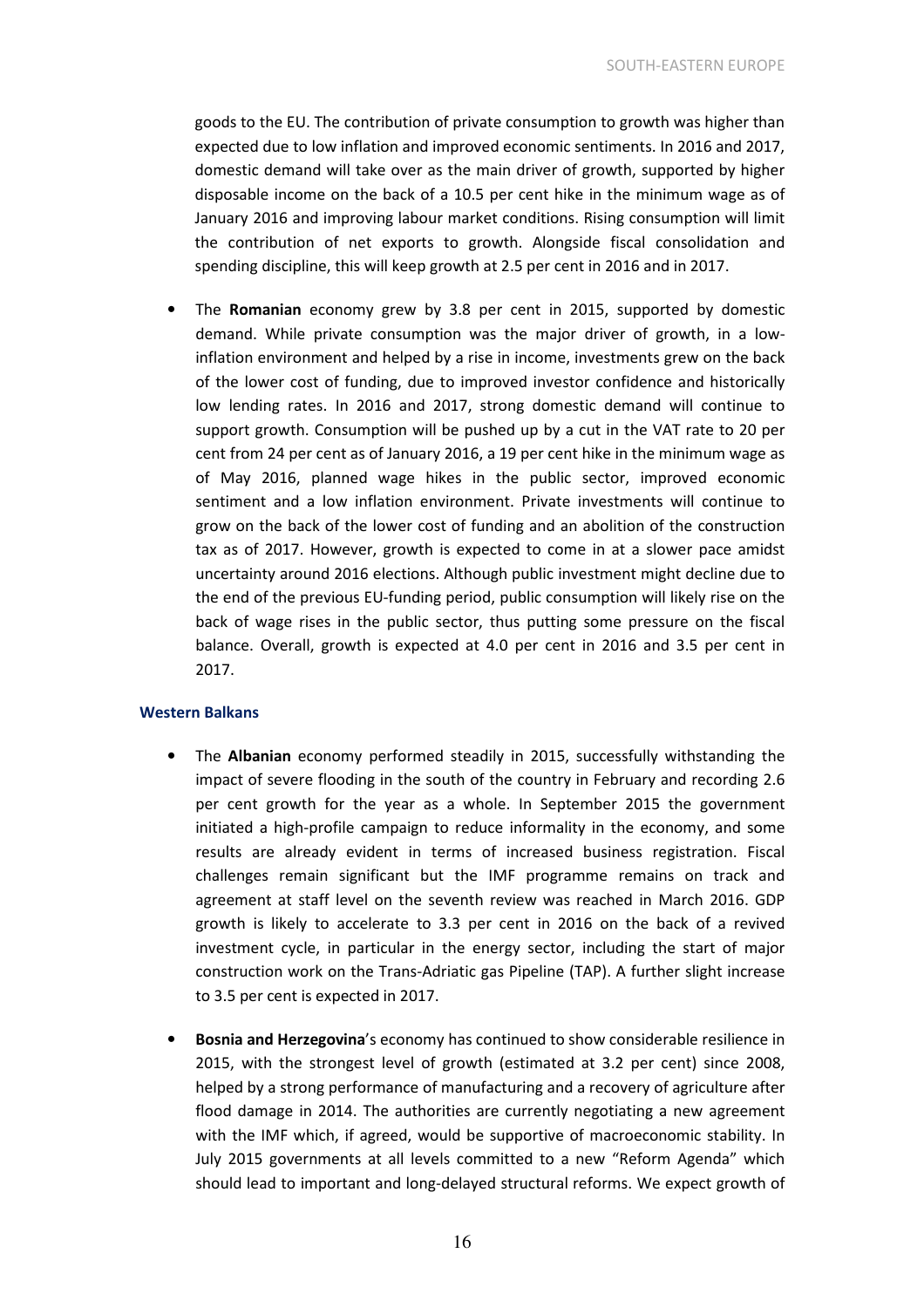3 per cent in 2016 and 2017. However, fiscal risks and possible political paralysis remain significant downside risks.

- The economy of FYR Macedonia continued to grow at a robust rate in 2015, with GDP growth for the year as a whole reaching 3.7 per cent, helped by household spending, public investment and a strong export performance. We expect growth to remain above 3 per cent in 2016 and 2017. However, downside risks have increased as a result of a political crisis, while the sharp increase in public debt in recent years is another source of risk.
- After a difficult year in 2014, the Kosovo economy bounced back in 2015 with growth of around 3 per cent, according to preliminary estimates. Growth was boosted by strong domestic demand and an increase in investment. During the year Kosovo entered into a 22-month €185 million stand-by agreement with the IMF, which is helping the country in cutting unproductive current spending while increasing space for critical investment in transport and energy infrastructure, improving competitiveness, and reducing corruption and informality. The government has also adopted a new National Development Strategy. We expect growth to remain at around 3 per cent in 2016, rising to 3.5 per cent in 2017 as reforms take hold and investment increases further.
- In Montenegro, growth picked up in 2015 to an estimated 3.1 per cent (from 1.8 per cent in 2014), with the increase primarily driven on strong FDI inflows and progress on a major Chinese-financed highway project. The tourism sector also performed well in 2015, as a drop in Russian tourists was more than compensated by an increase from other countries, particularly in the Western Balkan region. We expect growth in 2016 to rise further to 4 per cent, as the construction of the highway enters the full swing, another well-booked tourism season, as well as increase private consumption supported by the recent increase in public sector wages, pensions, and social benefits, before falling back to around 3 per cent in 2017 as post-election government spending is tightened. More generally, a major downside risk lies in the fiscal side, and the worrying rise in public debt in recent years may necessitate austerity measures elsewhere, especially if economic growth rates were to falter.
- Serbia returned to growth in 2015 despite a programme of fiscal adjustment. GDP grew by 0.7 per cent on the back of a low base after the floods in 2014, increasing private investment and pick-up in exports. Lower oil prices and monetary easing have also supported the recovery. We forecast an acceleration of growth to 1.8 per cent in 2016 and 2.3 per cent in 2017. Private investment will continue to be the main growth driver, supported by a gradual recovery of consumption. Upside risk for the projection (potentially adding 1.0-1.5 percentage points to growth in 2017) comes from potential upscaling of production in the recently privatised large steel mill, with the new Chinese owner announcing ambitious investment and production plans. Medium-term prospects are favourable, but will depend on the pace of reforms needed to further improve the investment climate, support NPL resolution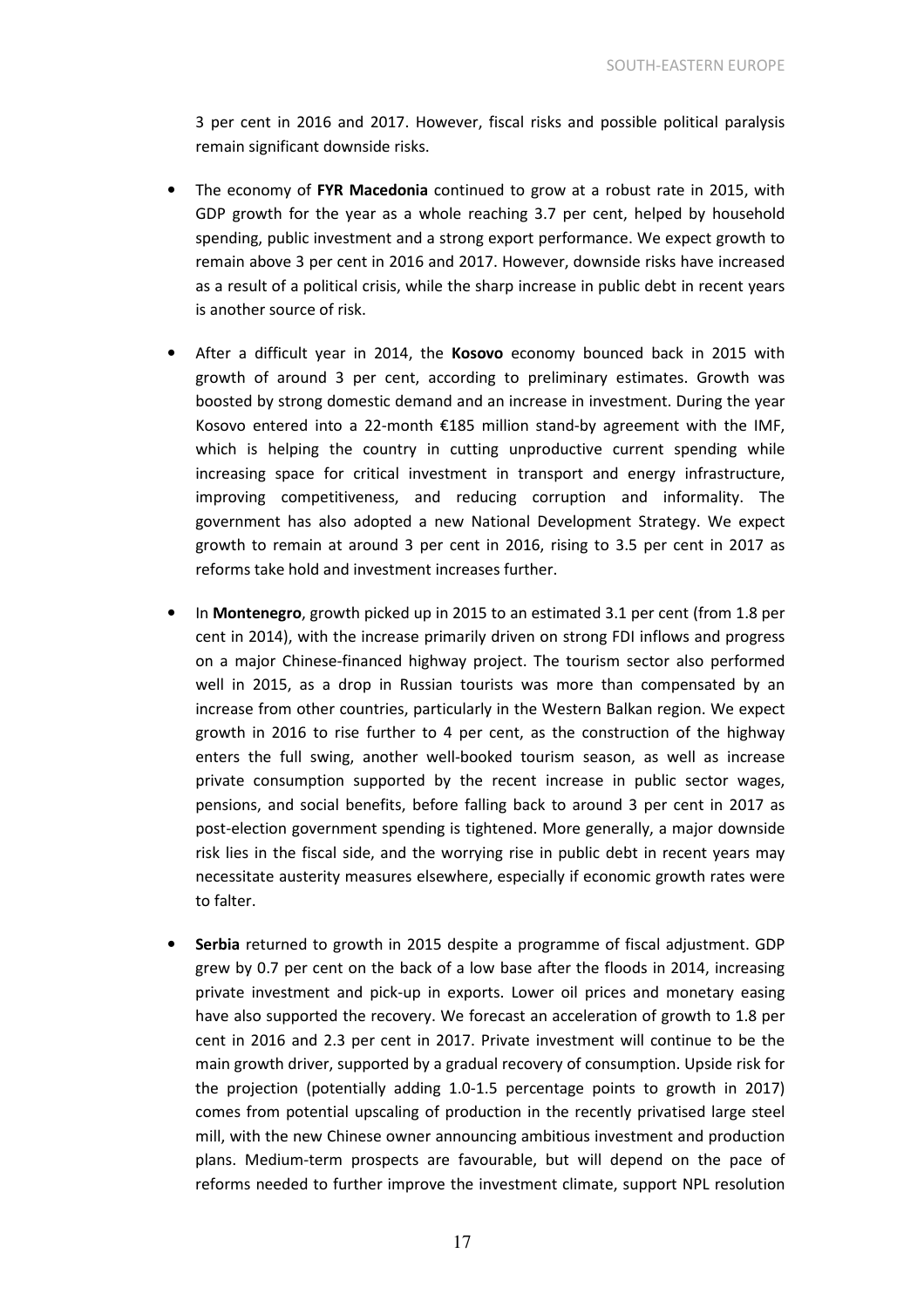and corporate restructuring with a view to unlocking credit growth, and speed up the implementation of major infrastructure projects.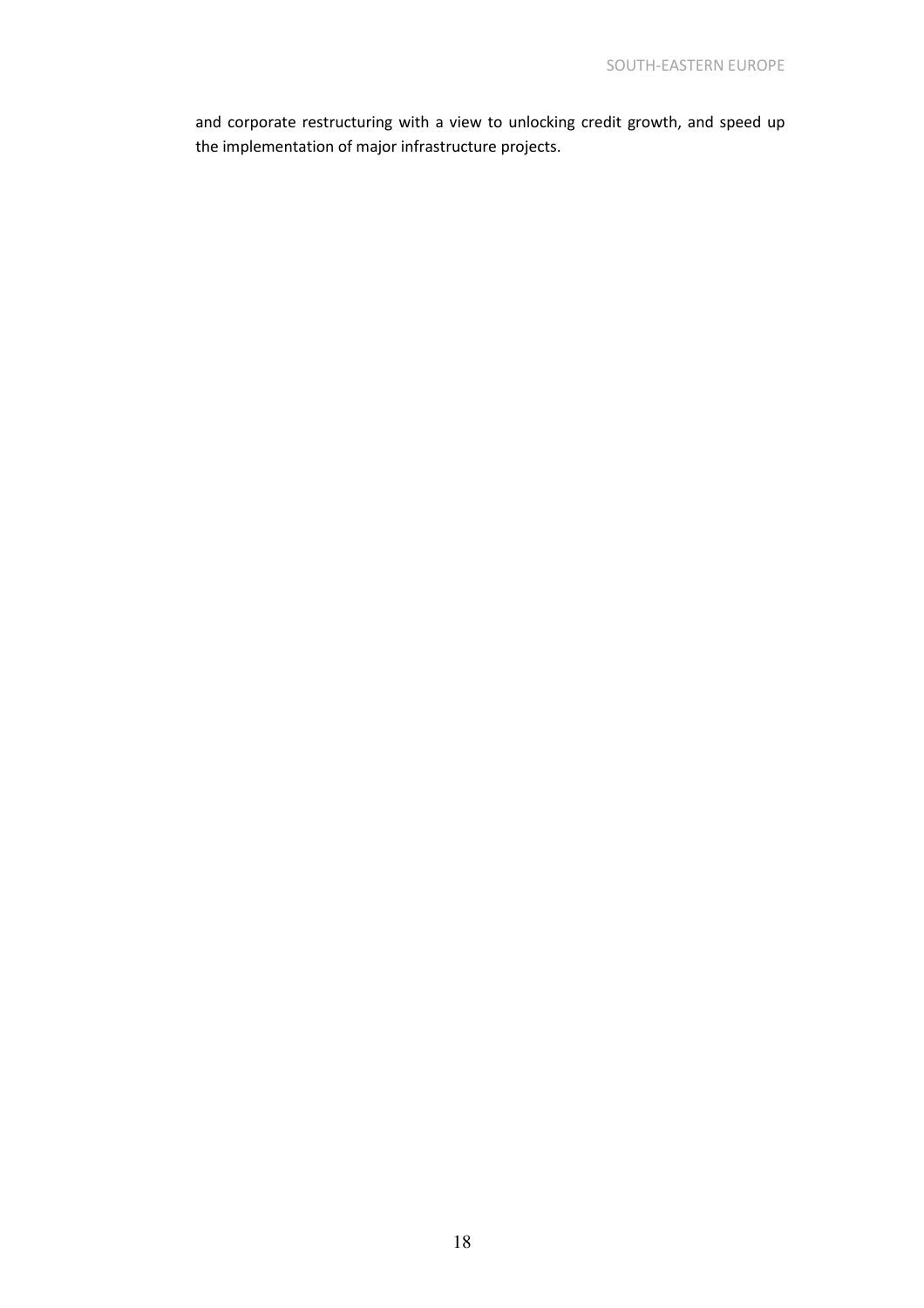#### **Turkey**

Turkey's economy grew by 4.0 per cent in 2015, surprising on the upside on the back of private consumption. Three reasons for stronger-than-expected private consumption include: (i) stronger refugee influx and their spending; (ii) frontloading of durable goods, such as cars, in expectation of higher prices of imported goods following currency weakening, and (iii) somewhat stronger government transfers amidst recurring elections and refugee influx. Public investment in construction also rose; while the contribution of net exports to growth remained negative due to contraction in exports, on the back of limited external demand and rising geopolitical tensions in the Middle East.

The lira was under pressure in 2015 amid expected monetary tightening in the US, worsening investor sentiment toward emerging markets, elevated regional tensions and domestic political uncertainty between two Parliamentary elections. Consequently, the lira weakened against the US dollar by a cumulative 25 per cent in 2015, while the weakening versus the euro – the currency of Turkey's major trading partner – was 12 per cent, implying a limited improvement in trade competitiveness. Currency weakening, combined with persistently high food prices, kept inflation at 8.8 per cent at end-2015, well above the central bank's target of 5 per cent for the fourth consecutive year. By March 2016, inflation moderated to 7.5 per cent, on the back of a decline in food prices.

Low oil prices and a 30 per cent hike in the minimum wage will support growth in 2016. While still strongly positive, the contribution of consumption may moderate somewhat, as some of the one-off factors boosting consumption last year fade away. In addition, the cost of funding is likely to remain elevated in 2016 and 2017, due to inflationary pressures, monetary tightening by the Fed, as well as elevated volatility in emerging markets. Positive contribution of domestic demand to growth will be partly offset by a negative contribution of net exports due to a sharp decline in tourism receipts following terrorist attacks, Russian sanctions, and still challenging external environment amidst subdued growth in Europe and continuing tensions in the Middle East, although exports might benefit slightly from the lifting of sanctions on Iran.

Overall, the Turkish economy is expected to grow by 3.2 per cent in 2016 and by 3.4 per cent in 2017. The downside risks to the outlook are worsening domestic or regional uncertainties, a large decline in capital inflows due to elevated volatility in the global financial markets, or a bounce back in oil prices. Nevertheless, the banking sector and fiscal balances remain stable, with low non-performing loan ratio and public debt standing at around 35 per cent of GDP at end-2015.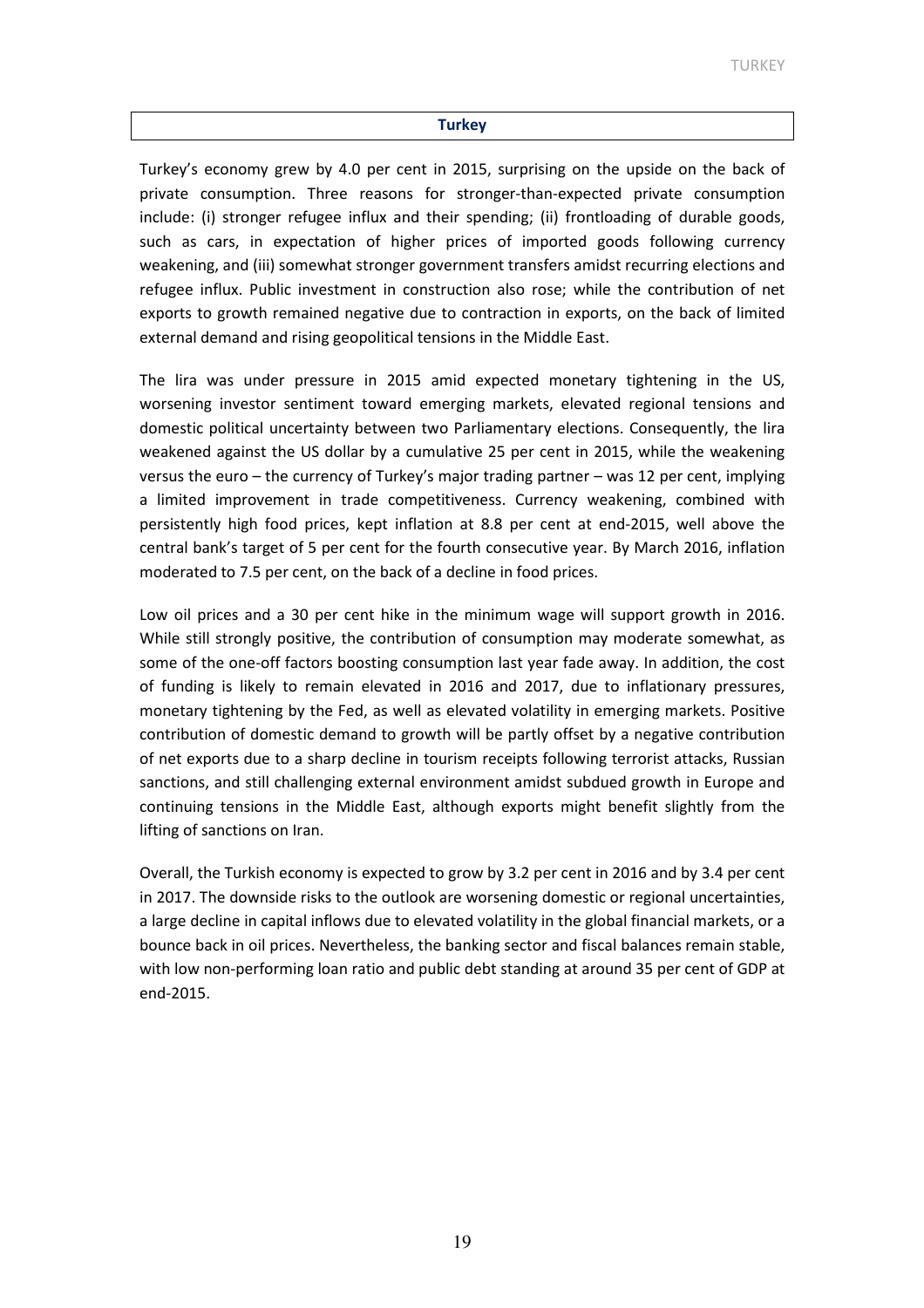### Eastern Europe and the Caucasus (EEC)

The EEC region contracted at the rate of 4.8 per cent in 2015 on the back of negative growth in Ukraine, Belarus and Moldova. Geopolitical tensions, low oil prices and recession in Russia influenced regional trade, investment and financial linkages and remittances. National currencies and foreign exchange reserves came under pressure. Weaker exchange rates facilitated external adjustment, but at the same time affecting disposable incomes and public and private sector balance sheets. The rate of output decline in the EEC region is expected to moderate to 0.2 per cent in 2016, with such outlook contingent on a better regional economic environment, a reduction in geopolitical risks and other country-specific factors. The stabilization of output in Ukraine and growth in Armenia and Georgia are expected to help offset the negative growth forecasts for Azerbaijan and Belarus.

- Armenia grew by close to 3 per cent in 2015 despite economic spill-overs from Russia, regional currency adjustments and lower remittances. Growth in 2015 was supported by a positive contribution from agriculture and mining and was driven by government consumption and an improvement in net exports. However, gross capital formation and household consumption decreased. Inflation has been contained by the stability of the dram, a tight monetary policy and low commodity import prices. The dram-US\$ exchange rate has been predominantly stable on the back of central bank interventions early in 2015 and, more recently, the large adjustment of the current account. Gross international reserves were at close to four months of imports in the first quarter of 2016, helped by the issuance of a sovereign Eurobond in March 2015. Public finances remained generally sound, although fiscal space is limited, as general government gross debt is expected to increase to close to 50 per cent of GDP in 2016. Growth and currency stability in the first quarter of 2016 were helped by positive dynamics in industry, agriculture and services, and an increase in exports and fall in imports. The banking sector loan book remained flat in line with a consolidation in the financial sector. The conflict in the Nagorno-Karabakh region represents a risk to the growth outlook. We have left our 2016 Armenia GDP growth forecast unchanged at 2 per cent and we are forecasting growth of 2 per cent for 2017.
- Azerbaijan's economy grew by 1.1 per cent in 2015. Stronger growth of 5.7 per cent in the first half of the year was partly due to significant construction projects and to the lower oil production base of 2014. Growth decelerated considerably in the second half of 2015, with the drop in oil prices leading to a contraction of Azerbaijan's export receipts. Following year-on-year growth of 3.7 per cent in the first half of 2015, capital investment fell by 11.1 per cent year-on-year in 2015. In December 2015, Azerbaijan devalued its currency by 33 per cent (the second devaluation in 2015) and shifted to a more flexible exchange rate regime, with the manat losing almost 50 per cent of its value against the US dollar during the year as a whole. The devaluations led to balance sheet pressures in the real and financial sectors. In the context of the low oil price, the current account balance worsened from a surplus of 13.9 per cent of GDP in 2014 to a deficit of 0.4 per cent of GDP in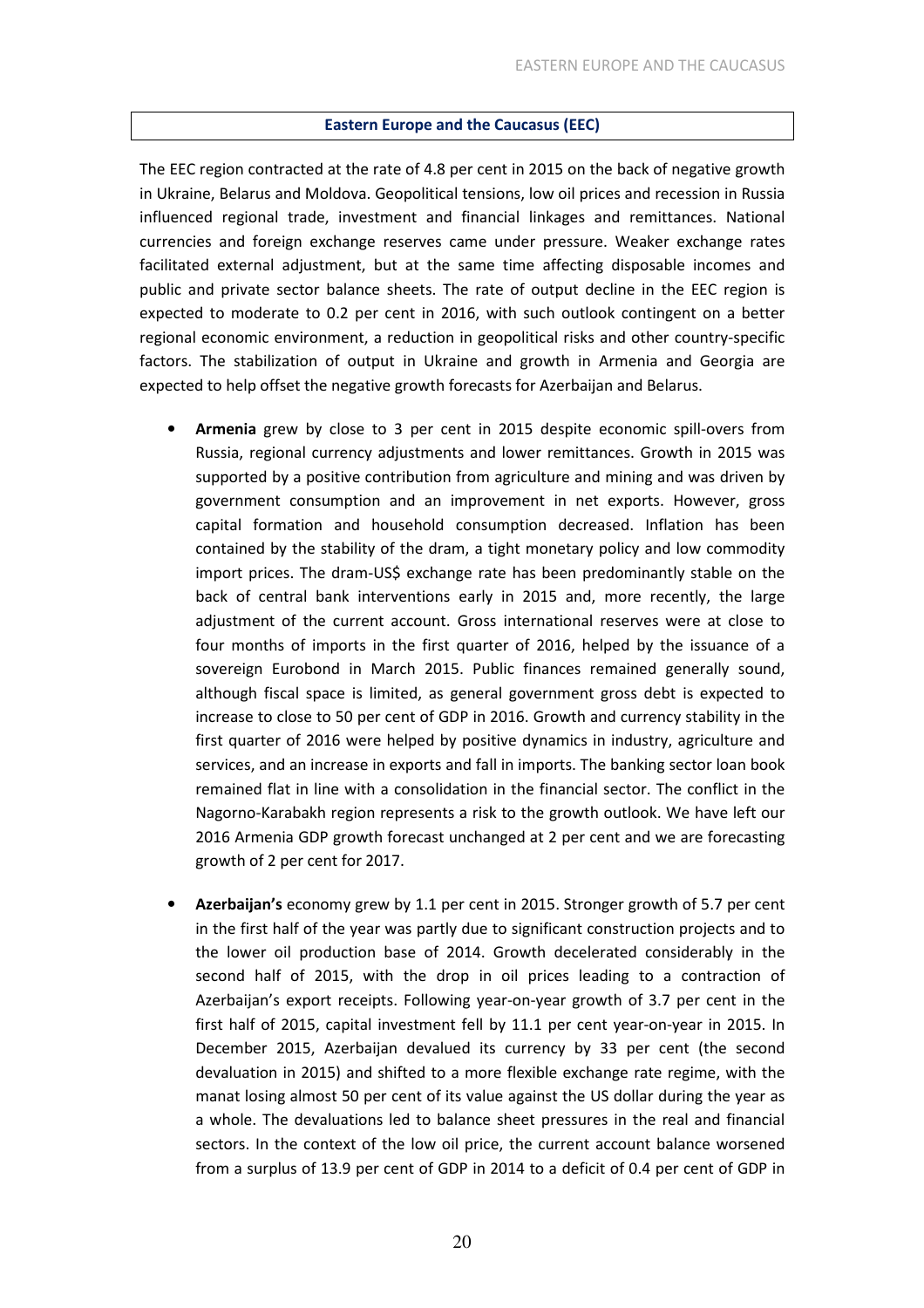2015. In the first quarter of 2016, real GDP fell by 3.5 per cent, with non-oil GDP contracting by 5.7 per cent. Investment in fixed assets – an important contributor to growth in previous years – dropped by close to 34 per cent year-on-year. Liquidity buffers declined but remain sizable. At the end of 2015, the combined assets of the State Oil Fund (SOFAZ) and of the Central Bank's foreign exchange reserves stood at US\$ 38.5 billion, approximately 70 per cent of 2015 GDP and 25 months of imports, providing a safety cushion against liquidity and refinancing risks. Official foreign reserves of the Central Bank fell from US\$ 15 billion in November 2014 to US\$ 4.1 billion in March 2016. We expect Azerbaijan's economy to shrink by 3 per cent in 2016 and to grow by 1 per cent in 2017. The conflict in the Nagorno-Karabakh region represents a risk to the growth outlook.

- Belarus's economy shrank by 3.9 per cent in 2015 after 19 years of positive growth. All main sectors contracted – mining, manufacturing, construction and agriculture. Recession in Russia and the depreciation of regional currencies exacerbated Belarus's external imbalances. International reserves declined from US\$ 3.9 billion in October 2014 to US\$ 2 billion in March 2016 (approximately 1.5 months of imports). Against a backdrop of low international reserves and limited borrowing options, the authorities attempted external and internal adjustments. The Belarus rouble depreciated against the US dollar by 36 per cent in 2015 and by a further 8 per cent in the first quarter of 2016. General government fiscal policy is reasonably tight, although there are contingent fiscal liabilities related to state banks and stateowned enterprises. In the first quarter of 2016, GDP contracted by 3.6 per cent yearon-year, with gross value added in manufacturing – the largest sector of the economy – falling by 4.4 per cent and with construction output falling by 23.6 per cent year-on-year. In March 2016, the Eurasian Fund for Stabilisation and Development approved a US\$ 2 billion loan for Belarus, to be disbursed in tranches in 2016-2018 (a first tranche of US\$ 0.5 billion was disbursed in March). Taking Belarus's trade linkages with Russia into account, as well as the structure of the economy, imbalances and refinancing risks, we expect Belarus's economy to shrink by 3 per cent in 2016 before growing by 1 per cent in 2017.
- Growth in Georgia is expected to improve to 3.4 per cent in 2016, compared with 2.8 per cent in 2015. While the external environment remains challenging, with remittances and exports negatively affected by recession in Russia and a sharp slowdown in regional trading partners, the country is likely to enjoy a strong tourism season – helped by constraints on other tourism destinations, such as Turkey – and increased investor confidence supported by the business-friendly policies of the government and the National Bank of Georgia. Trust in the Lari and in Central Bank policies is also increasing. This factor can also be expected to reduce dollarization in the economy, which currently stands at 68 per cent on the deposit side and 66 per cent on the loan side. Following a 21 per cent decline of the Lari in 2015, which given the high level of dollarization is increasingly affecting NPLs, the current account deficit can be expected to stabilise and dollarization to start gradually declining in 2016. This will reduce downward pressure on the Lari. In 2017, growth is expected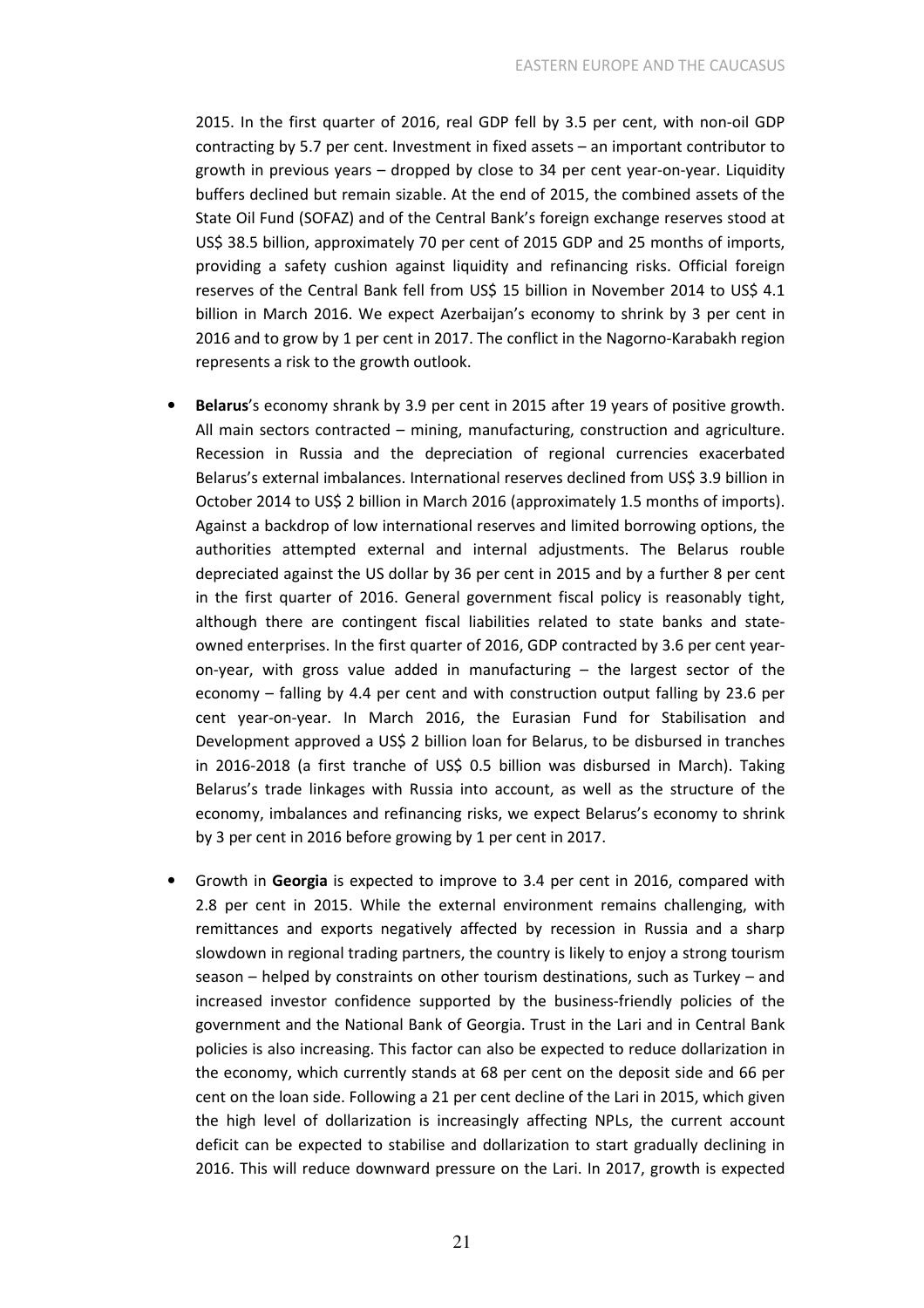to increase further to 3.9 per cent, supported by an increasing impact of the Deep and Comprehensive Free Trade Area (DCFTA) implementation and increased competitiveness, as well as strong domestic and foreign direct investment in infrastructure and other sectors.

- Moldova's GDP contracted by 0.5 per cent in 2015, driven in part by a drop in agriculture production. In 2015, exports of goods and services fell by 15 per cent year-on-year and remittances, which amounted to 17 per cent of GDP in 2015, fell by 30 per cent year-on-year (both in US dollar terms). Inflation accelerated to 13.6 per cent year-on-year in December 2015 and then slowed to 9.4 per cent year-onyear in March 2016 amid tight monetary policy conditions. Following a 21 per cent depreciation against the US dollar in 2015, the leu exchange rate remained stable in the first quarter of 2016. Official reserves decreased significantly between November 2014 and February 2015 and then stabilised in March-December 2015 at approximately US\$ 1.8 billion (4 months of imports). A tight monetary stance in the wake of large-scale banking sector fraud helped to contain exchange rate and inflation pressures, although the flow of credit has been severely disrupted and domestic public borrowing has become prohibitively expensive. International budget support has been suspended and fiscal planning is short-term, lacking an adequate planning horizon. In January-February 2016, exports, imports and remittances fell respectively by 18.5 per cent year-on-year, 13.8 per cent year-on-year and 12 per cent year-on-year. The economic outturn for 2016 depends largely on the agricultural performance and on the situation in the banking sector. Monetary and fiscal space is limited. We are retaining our 2016 growth forecast for Moldova at zero per cent and project growth of 2 per cent in 2017.
- Ukraine's economy contracted by 9.9 per cent in 2015 after a 6.6 per cent contraction in 2014. In US dollar terms, GDP decreased from approximately US\$ 180 billion in 2013 to US\$ 90 billion in 2015. In the second half of 2015, the economy likely bottomed out, posting positive quarter on quarter growth rates. Consumer price inflation averaged 48.7 per cent in 2015, having slowed down to 43.3 per cent year-on-year in December 2015 from 60.9 per cent year-on-year in April 2015. On the back of a stabilising exchange rate, weak domestic demand, low global commodity prices and prudent fiscal and monetary policies, inflationary pressures are expected to decrease in the next 12 months. The hryvnia depreciated against the US dollar by a total of 67 per cent in 2014-2015 and by a further 10 per cent in the first quarter of 2016, stretching the real, financial and public sector balance sheets. Tight capital controls introduced in 2014-2015 remain in place. External and fiscal adjustment continued. The current account deficit decreased significantly from close to 9 per cent of GDP in 2013 to almost zero in 2015. The volume of net private inflows depends on the resumption of disbursements under the IMF programme, on political stability and on a continued momentum for reform in crucial areas such as banking and energy, privatisation, the rule of law and the administration of justice. The transformation of the banking sector continued, although the flow of credit to the real sector remains highly constrained. The number of licensed banks decreased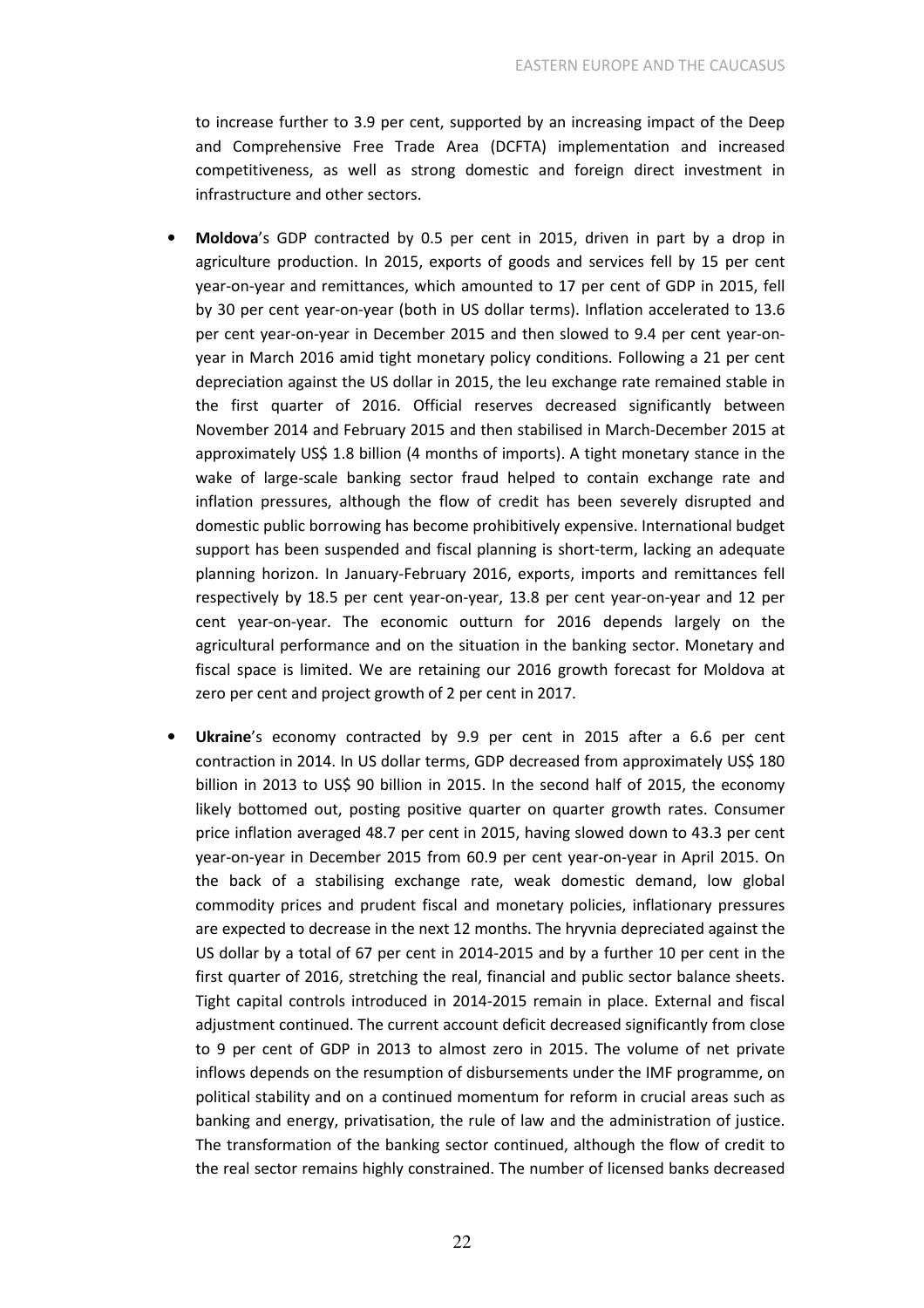from 180 in January 2014 to 116 in February 2016. Ownership transparency has improved, controls over related party lending have been tightened and the independence of the National Bank of Ukraine has been strengthened. Official funding remains essential for a further build-up of international reserves which in March 2016 stood at US\$ 12.7 billion (approximately 3 months of imports). Fiscal consolidation was significant, with the combined general government and Naftogaz deficit decreasing from close to 10 per cent of GDP in 2014 to close to 3 per cent in 2015. Influenced by the hryvnia depreciation, the public debt-to-GDP ratio increased from 40 per cent in 2013 to close to 80 per cent in 2015, although the Eurobond debt restructuring implemented in 2015 helps to mitigate repayment risks. We are retaining our 2016 growth forecast for Ukraine at 2 per cent and project growth of 2 per cent in 2017.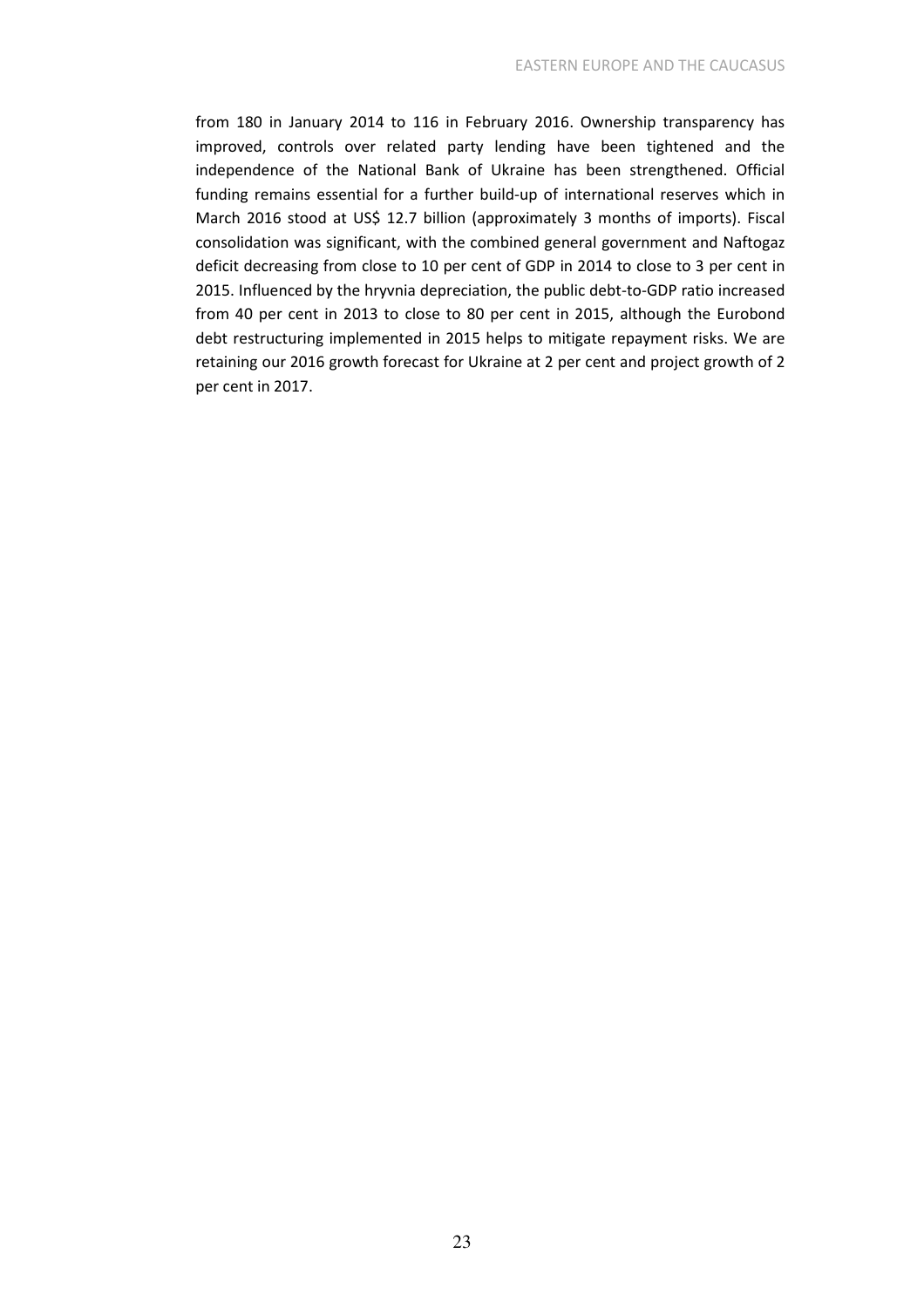### Russia

In Russia, GDP declined by 3.7 per cent in 2015 after five years of growth. Economic data point to a sharp contraction in both household demand (10.1 per cent) and corporate investments (7.6 per cent) in 2015, as inflation has been cutting into real incomes, while sanctions and high interest rates dampened business and consumer confidence and also made access to financing more difficult and costly. Export volume expanded by 3.7 per cent, reflecting mostly an increase in exports of commodities despite decreasing prices. Private sector capital outflows continued in 2015, but at a slower pace (US\$ 57 billion in 2015 versus US\$ 153 billion in 2014), mostly reflecting private sector deleveraging. A further drop in oil prices at the beginning of 2016 continued to weigh on domestic demand, depressing retail trade (-5.9 per cent year-on-year in February 2016).

Fiscal policy has acted counter-cyclically, with a high deficit recorded in 2015 (-3.5 per cent vs -1.1 per cent in 2014), but, assuming permanently lower oil prices, fiscal outlook is challenging. The 2016 budget aims to reduce the deficit by limiting the growth of certain social payments (pension and wage indexation) and foresees a real cut in other expenditures. Given sustained low oil prices, the deficit is likely to widen further and may accelerate the exhaustion of reserve funds. The scope for further fiscal support is limited, as the government has been facing financing constraints on the domestic market and foreign markets may remain closed for longer.

Monetary policy has tried to support disinflation and avoid excessive exchange rate volatility. The key policy rate has been unchanged since August 2015. Depreciation pressures eased following the most recent increase in the oil price, while weak demand and base effects supported disinflation (CPI dropped to 7.3 per cent in March 2016 from the peak of 15.9 per cent in February 2015).

Financial sanctions are taking a toll on Russian banks. In order to clean up and consolidate the banking system, the Central Bank of Russia (CBR) has closed some 190 banks with weak financial performance and poor corporate governance since 2014. Household loan growth has remained negative in 2016, while NPLs have been increasing in both the corporate and the household sector.

We are keeping our growth forecast for 2016 unchanged at -1.2 per cent, as oil prices remain subdued, sanctions may not be removed soon and structural reforms are progressing slowly. In addition, limited short-term effects of supportive fiscal and monetary policies could be offset by supply-side constraints due to low investment and outdated production capacities. In 2017 growth is expected to pick-up to 1 per cent supported by recovering oil prices, private consumption and investment, while long-term growth, without significant reforms, may stay at around 1 to 2 per cent annually.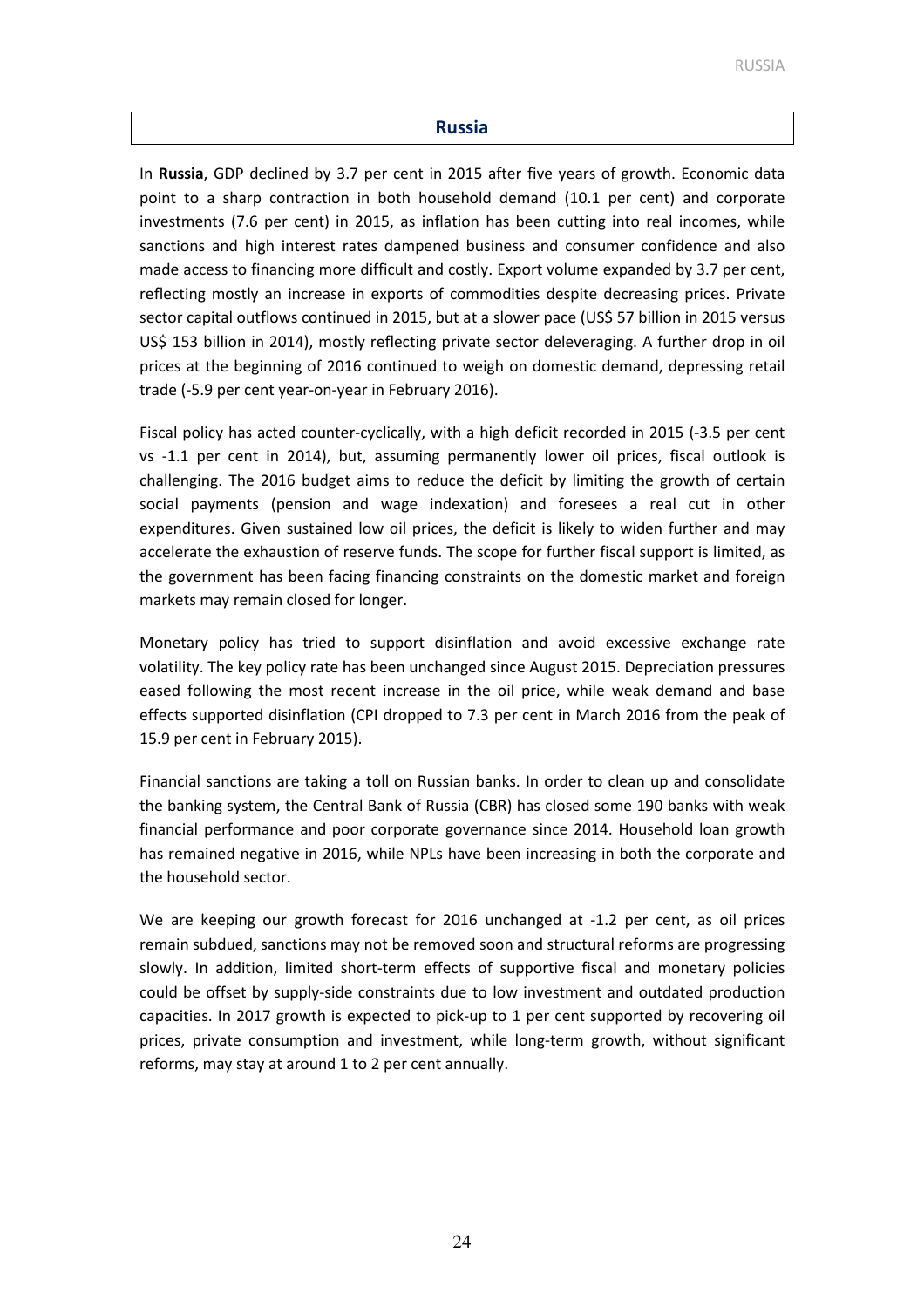### Central Asia

Growth in Central Asia in 2016 is projected to decrease to 3.3 per cent, compared to 3.6 per cent in 2015 and 6.0 per cent in 2014, reflecting expectations of a continuing negative external environment. The countries with the strongest economic links to Russia – the Kyrgyz Republic, Tajikistan and Uzbekistan – are being particularly negatively affected. In Kazakhstan, the largest economy in the region, growth and broader economic conditions, including the exchange rate regime, are expected to stabilize in 2016, following a very challenging period in the last quarter of 2015 and the first two months of this year. Growth is expected to reach 1.1 per cent this year, only slightly below the 1.2 per cent achieved in 2015. The economy is being supported by a combination of a gradual return of investor confidence, stabilisation of the exchange regime internally, private and (especially) public investment and more benign commodity prices. FDI from China, including as part of the development of the Silk Road Economic Belt, is providing a significant anchor for growth in some of the countries in the region, and the importance of this source of FDI is likely to increase. Support and investment from Russia also plays an important role.

In 2017, growth in the region is projected to increase to 4 per cent, driven by a positive trend in Kazakhstan in particular, where growth is projected to accelerate to 2.4 per cent. Growth in Mongolia and Turkmenistan, significant commodity exporters, is also likely to improve in 2017. However, a build-up of structural problems over the past two years, resulting from such factors as slowing growth and significant currency depreciation, can be expected to continue to depress growth in the Kyrgyz Republic, Tajikistan and Uzbekistan in 2017.

Overall, there remain significant risks to growth in the region in 2016-17 associated with external events (such as a possible hard landing in the Chinese economy or an increase in the intensity of the Russia-Ukraine crisis) as well as internal regional vulnerabilities. While the likelihood of these risks materialising is small, if they do materialise, growth in the region could be considerably lower.

• Growth in Kazakhstan can be expected to start recovering in 2016 and 2017, following a challenging period. The last quarter of 2015 and January-February 2016 were particularly difficult, with external pressures resulting in a contraction of the economy, a dramatic drop of the Tenge (after the introduction of a flexible exchange rate regime with inflation targeting), high inflation (reaching 15.7 per cent year-onyear in March 2016), and limited availability of Tenge liquidity. However, steps taken by the Government and the NBK in response to the crisis since early 2014 – including the introduction of the US\$ 3billion a year counter-cyclical investment programme Nurly Zhol, and a series of structural reforms across sectors – are beginning to create a more positive environment, which combined with stabilisation of oil prices, are beginning to provide a basis for recovery. Growth in 2016 is seen at 1.1 per cent, and is projected to improve further to 2.4 per cent in 2017, as the external environment and investor confidence improve, resulting in stronger exports of oil, higher FDI and increased investment domestically, although downside risks to growth remain significant. In terms of FDI, a significant expected increase of investment from China,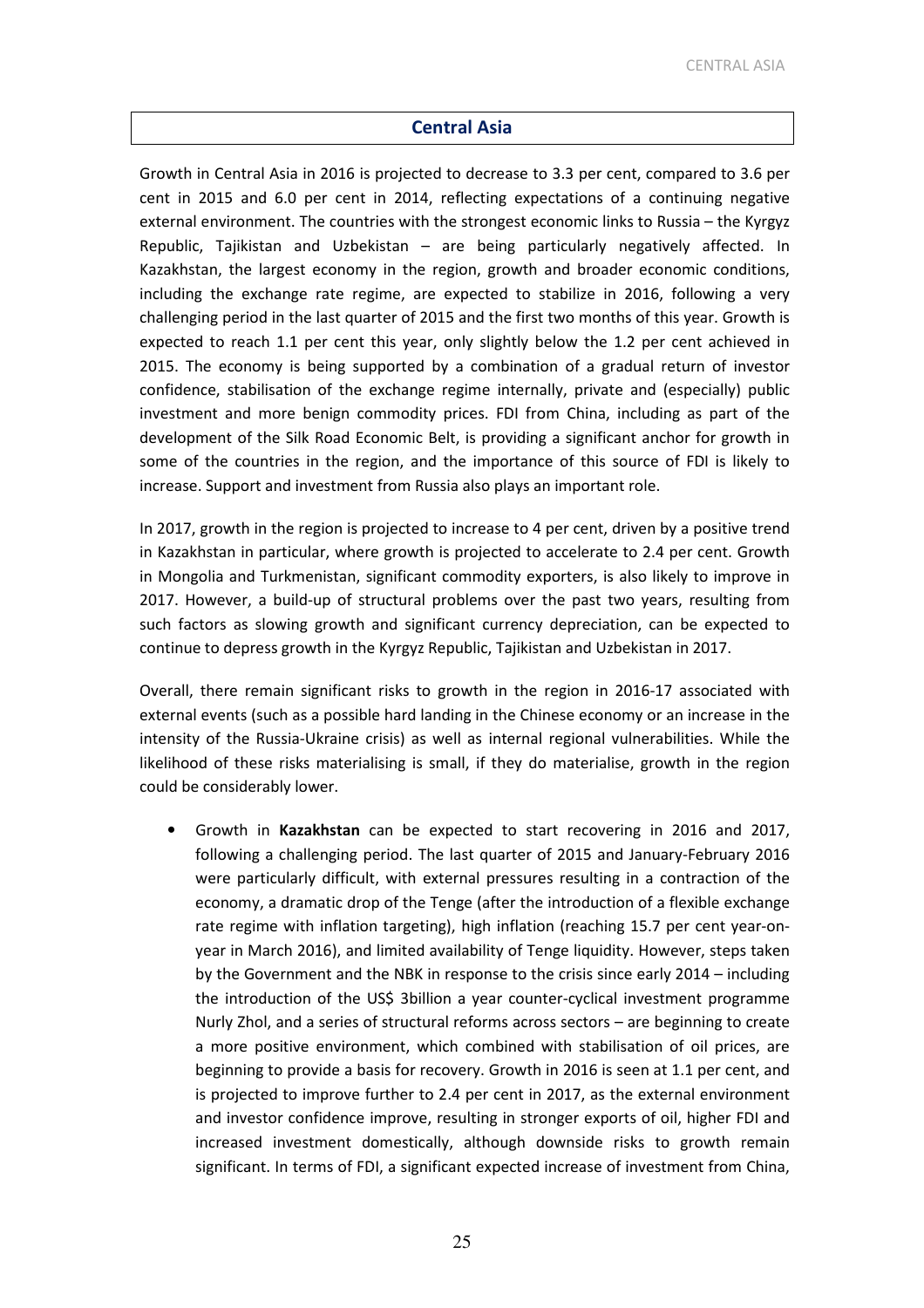CENTRAL ASIA

including the development of the Silk Road Economic Belt, combined with expected recovery of FDI from EU and other countries, can be expected to boost growth and, more broadly, provide platform for creating better connectivity and growth (including in the non-infrastructure sectors) in the country. In addition to trade and investment links to traditional partners, links with such newly-open markets as Iran can also provide a boost to growth. Internally, the banking sector remains a concern, as the sector faces lack of long-term Tenge liquidity, a high level of dollarization and increasing NPLs; there is also a need to improve the capitalisation of in the sector. As a result of the steps taken by the NBK, combined with a more benign external environment, the exchange rate is beginning to stabilise and (short-term) Tenge liquidity is returning to the market. These positive developments will provide a good basis for further normalisation of Tenge liquidity and a reduction of dollarization in the banking sector. Whilst, average annual inflation for 2016 can be expected to reach 13.2 per cent, it is projected to return 7.5 per cent in 2017, within the 6-8 per cent range set by the NBK, and decline further in subsequent years.

- Growth in the Kyrgyz Republic is expected to decline significantly to 1.0 per cent in 2016, compared to 3.5 per cent in 2015, reflecting continued external challenges, following major challenges in 2014 and 2015. Remittances from Russia have declined significantly in 2015 (25 per cent year-on-year in US dollar terms, 10 per cent in Som terms); overall exports were down by 12 per cent in 2015 and are expected to remain subdued. The Som depreciated 22 per cent (against the US dollar) in 2015, despite tight monetary policy and interventions on the currency market by the National Bank of Kyrgyz Republic. Change of the tariff structure enacted as part of the accession to the Eurasian Economic Union (EEU) has negatively affected trade with countries outside of the EEU, whilst potential benefits to Kyrgyz companies from access to the larger (EEU) market are not fully accruing as a result of an insufficient quality of production and a lack of quality standard certification facilities (needed for the certification of exports within the EEU). Financial support and FDI from Russia and China in particular have helped to counter the effects of the negative external environment, and the role of this support and investment can be expected to remain important in 2016-17. Growth in 2017 can be expected to improve, projected at 2.6 per cent, reflecting an expected gradual improvement in the external environment in 2017; however, a build-up of challenges over 2014-16 will continue to weigh on the outlook on prospects.
- Growth in Mongolia slowed from double-digit levels in 2011-13 to 8.1 per cent in 2014 and 2.4 per cent in 2015, reflecting lower prices of commodities and slower exports to China, which constitute around 33 per cent of GDP. Domestically, a slowdown in the real estate sector is also putting negative pressure on growth, and the Tugrik depreciated by 16.8 per cent (against the US dollar) over 2014-15. Growth in 2016, however, is projected to increase to 3.9 per cent. While the challenging external environment will continue to weigh on growth, the signing of the Oyu Tolgoi second phase (a project worth close to US\$ 6 billion) will increase FDI and should lead to an improvement in the investment climate and in consumer confidence. The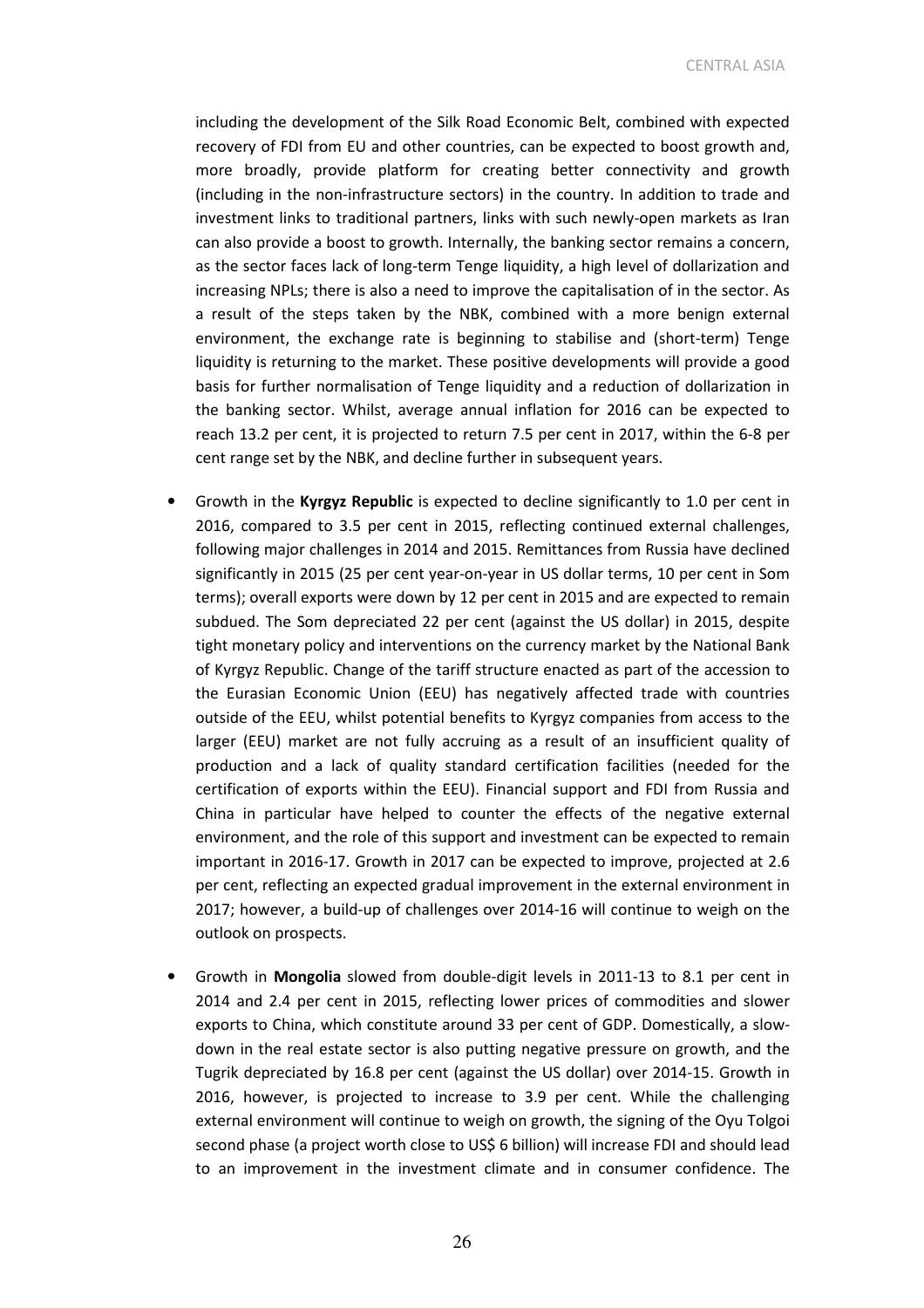CENTRAL ASIA

potential loosening of fiscal policy in 2016 in the wake of parliamentary elections in June 2016 could give a further short-term boost to growth. Growth in 2017 is projected to increase to 5.1 per cent, reflecting strong FDI, an improvement in investor confidence and a gradual expected improvement in commodity prices.

- Growth in Tajikistan in 2016 is projected to decline to 4.5 per cent, compared to 6.0 per cent in 2015. The external environment remains particularly challenging, with remittances from Russia declining by 42 per cent in US dollar terms and 33.3 per cent in Somoni terms in 2015 year-on-year. The somoni depreciated 24 per cent (against the US dollar) in 2015, which is putting pressure on NPLs and the performance of the banking sector generally. Whilst headline economic growth in the country in 2014 and 2015 has been resilient to these external shocks – helped by financial support and FDI from China in particular – and notwithstanding the fact that remittance flows from Russia may stabilise in 2016, the legacy of sharply lower remittances and returning migrants in 2014-15 as well as increasing NPLs can be expected to continue to weigh on growth in 2016, and in 2017 in particular. Growth in 2017 is projected to decline further and reach 4.1 per cent, with significant downside risks to achieving this level of growth, reflecting a risk of negative external events and internal structural vulnerabilities.
- A significant drop in oil and gas prices and a slowdown in the economies of regional trading partners have put pressure on growth in Turkmenistan, with officially recorded GDP growth down to 6.5 per cent in 2015, compared to 10.3 per cent in 2014. The Manat was devalued by 19 per cent (against the US dollar) at the beginning of 2015, which is helping to improve competitiveness with regional peers. Pressure on the Manat has continued, and the authorities have responded by introducing stringent FX regulations, which have mitigated pressure on the currency, whilst at the same time negatively affecting the ability of businesses in the country to carry out import-export operations. Growth in 2016 is expected to remain at the level of 2015, reaching 6.5 per cent, supported by FDI both in the extractive and nonextractive sectors and a gradual improvement in the external environment, offset by negative effects of the currency restrictions on the real economy. Plans related to the Turkmenistan-Afghanistan-Pakistan-India pipeline have been finalised, with the work on the Turkmen part of the pipeline already underway, resulting in increased investment. In 2017, growth can be expected to recover slightly to 7.1 per cent, reflecting expected gradual improvements in commodity prices and inward FDI.
- Growth in Uzbekistan is expected to decline to 6.5 per cent in 2016, compared with 8.0 per cent in 2015, reflecting a build-up of weaknesses in the economy resulting from a sharp drop in remittances from Russia and a slowdown in some of the main trading partners over 2014-15. The Som has depreciated by 21 per cent (against the US dollar) over 2014-15, which has helped increase competitiveness, whilst putting pressure on NPLs in the banking sector. Inflation is expected to remain high at 9.0 per cent in 2016. In 2017, growth can be expected to decline further to 6.2 per cent, as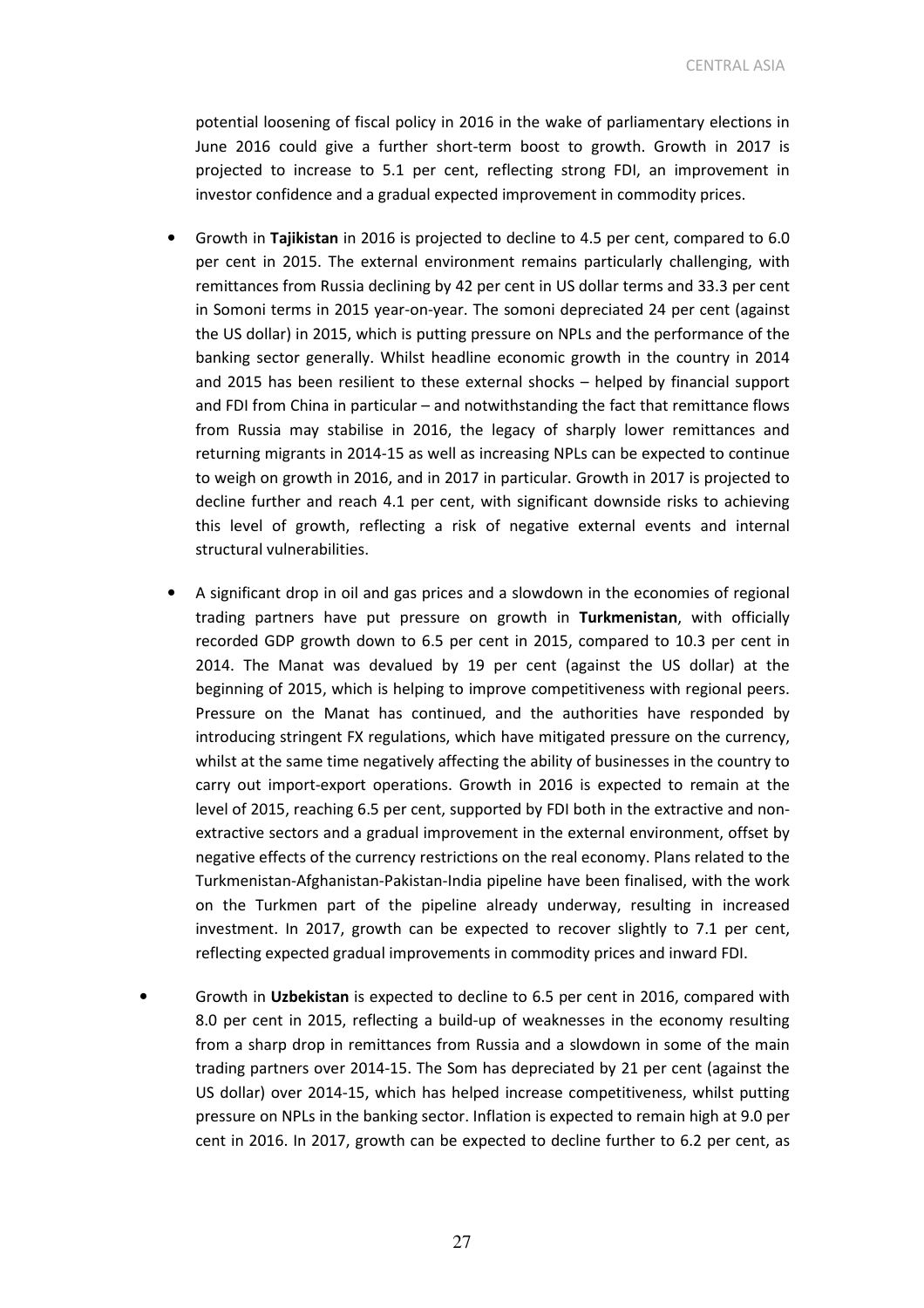external factors continue to weigh on remittances and trade, and to crystalize internal macroeconomic vulnerabilities, increasing risks to growth.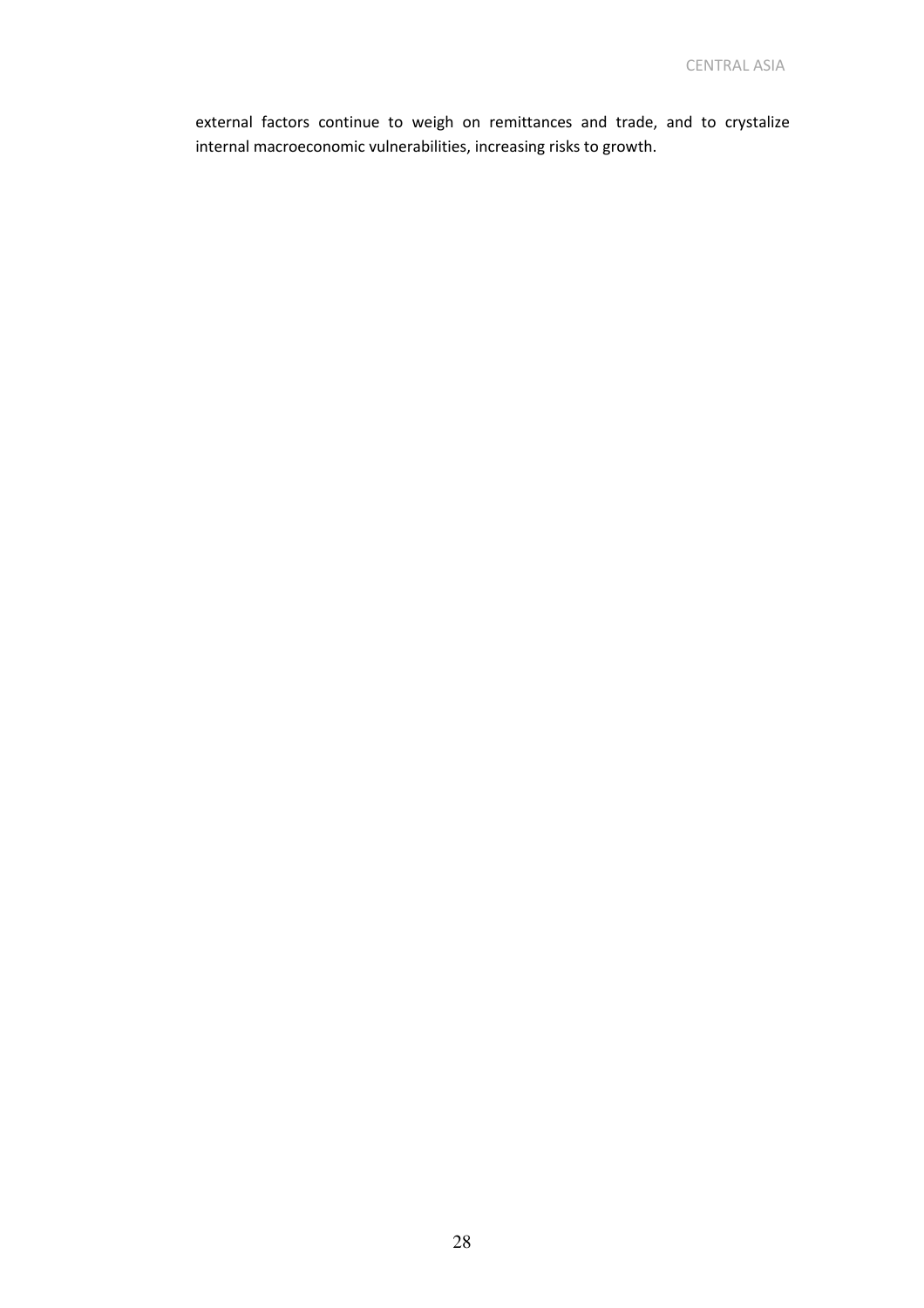### Southern and Eastern Mediterranean (SEMED)

Growth in SEMED has been revised downwards across the board. The region as a whole is now expected to grow at 2.9 per cent in 2016, down from 4.1 per cent in the November forecast. A key challenge for the region is the contraction in tourism receipts – which has been particularly severe in Egypt and Tunisia, both of which experienced terrorist attacks in 2015. Exports are contracting across the region – with the notable exception of Morocco, which is reaping the rewards of successful policies to promote high-value added exports. In addition to the global slowdown in growth and international trade, some country-specific factors have contributed to the weak export performance, ranging from weak competitiveness in Egypt to border closures in Jordan and labour strikes in Tunisia. Regional growth is expected to pick up to 4 per cent in 2017.

- After a strong expansion of 4.2 per cent on the year in FY2014/15, growth in Egypt slowed to 3 per cent in the first quarter of FY2015/16, driven by a sharp contraction of exports of over 25 per cent. This was the result of: a fall in tourism receipts; declining Suez Canal earnings reflecting a slowdown in global trade; and weak competitiveness. Several domestic and external headwinds are expected to hold growth to 3.3 per cent for FY2015/16 as a whole. Domestically, foreign exchange shortages have constrained manufacturing activity given its high dependence on imported inputs – though a 13 per cent devaluation of the EGP in March should ease foreign exchange and competitiveness pressures. Moreover, tourist arrivals have fallen by over 45 per cent on the year in the aftermath of the downing of a Russian airplane over Sinai in October 2015 and will likely take time to recover. Externally, the continued slowdown in world trade is expected to weigh on Suez Canal receipts. A rebound to growth of 4.2 per cent is expected in FY2016/17, helped by improved competitiveness.
- In Jordan, growth slowed to 2.4 per cent in 2015 from 3.1 per cent in 2014 as conflicts in neighbouring Iraq and Syria adversely affected trade and tourism and deterred investment. The weakening growth performance was driven by a contraction in the restaurant and hotel and construction sectors, despite strong growth in mining and utilities. Tourism arrivals contracted by 8 per cent compared to 2014 (marking five consecutive years of decline). Regional turmoil also adversely impacted exports, which contracted by 8 per cent while FDI plunged by 37 per cent. Given the difficult regional environment and slowing global trade, growth is expected to rise only modestly to 3 per cent in 2016 and 3.3 per cent in 2017. Private consumption – supported by higher demand from rising numbers of refugees – is expected to drive the modest improvement in growth.
- Growth in Tunisia decelerated significantly in 2015 to 0.8 per cent from 2.3 per cent in 2014, driven by the adverse impact of terrorist attacks and continued industrial disputes. The tourism sector was severely affected by three deadly terrorist attacks – in March, June and November 2015 – resulting in a decline in tourist receipts of over 35 per cent in 2015. Ongoing industrial disputes in the mining sector as well as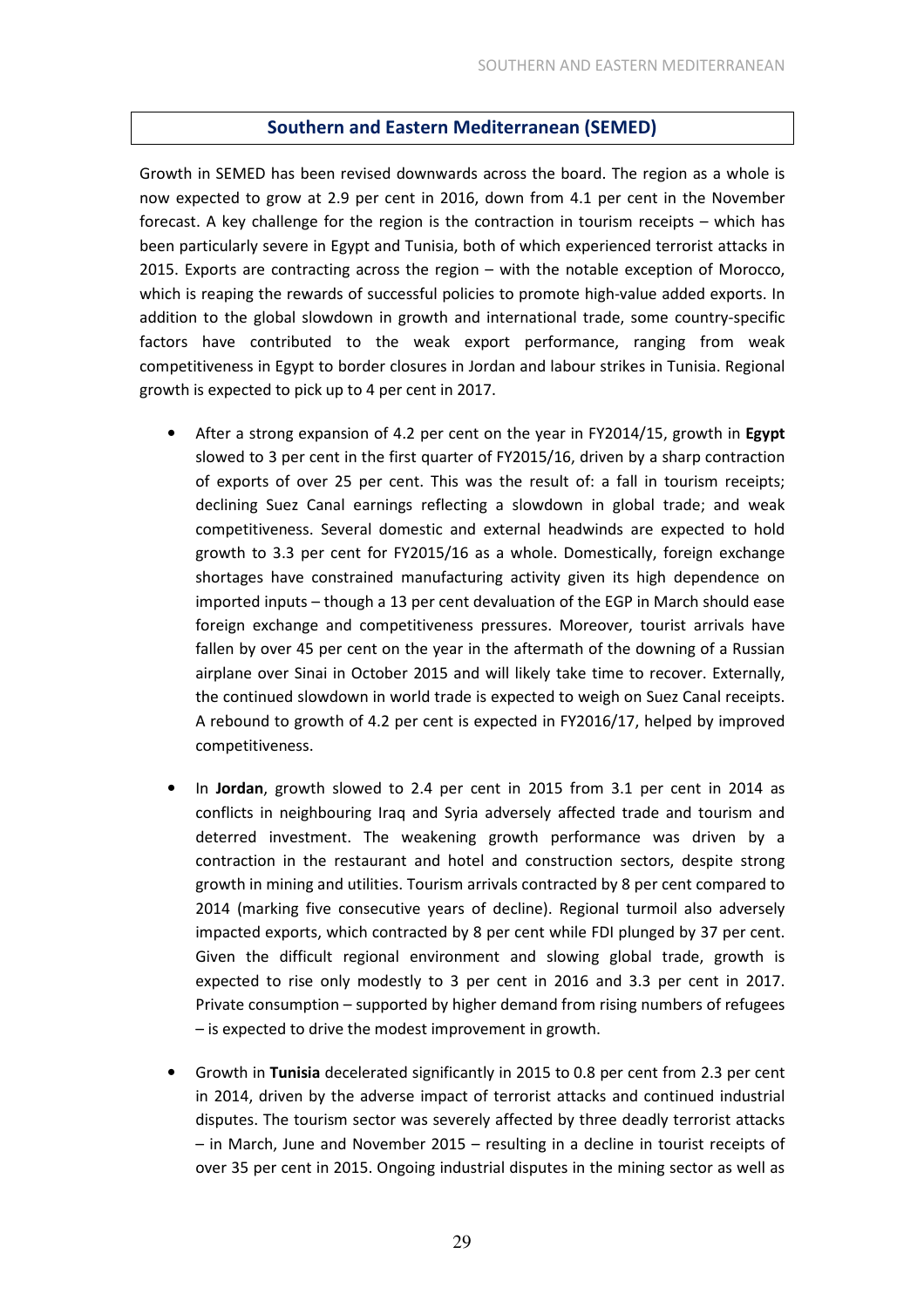cutbacks in investment by foreign oil companies in the energy sector led to contractions in output of over 6 per cent on the year. Strong agricultural growth of 9.1 per cent in 2015 – in olive oil production in particular – only partially offset the downward pressures on overall growth. While the three major public banks have been recapitalised, financial vulnerabilities remain. The Tunisian banking system has the highest non-performing loan (NPL) ratio in SEMED, at 16 per cent at the end of 2015, with NPLs on the rise due to the exposure of banks to the tourism sector. Growth is expected to slow down to 1.6 per cent in 2016 and gradually pick up to 2.5 per cent in 2017.

• Morocco's GDP growth in 2015 reached 4.5 per cent, up from 2.4 per cent in 2014. This was driven primarily by a strong agricultural sector rebound of 14.1 per cent, and a modest non-agricultural growth of 2.0 per cent. Morocco's industrial strategy of developing high-value added sectors such as automotive and aeronautics industries is showing positive results and is counter balancing the decline in more traditional sectors such as textiles or tourism; in particular, exports in the automobile sector grew by 20.9 per cent over 2015 above total exports growth of 6.7 per cent, while aerospace exports increased by 4.5 per cent. Regional security concerns are still adversely affecting the tourism sector, which saw a contraction of 1.4 per cent over 2015 and a decline in the number of arrivals – excluding Moroccan residents abroad – of 5.2 per cent over the same period. Growth is expected to decelerate in 2016 to 2.3 per cent, as the drought in the winter weighs on agricultural output, sluggish growth in Europe – Morocco's main trade partner – and continued modest non-agricultural growth.